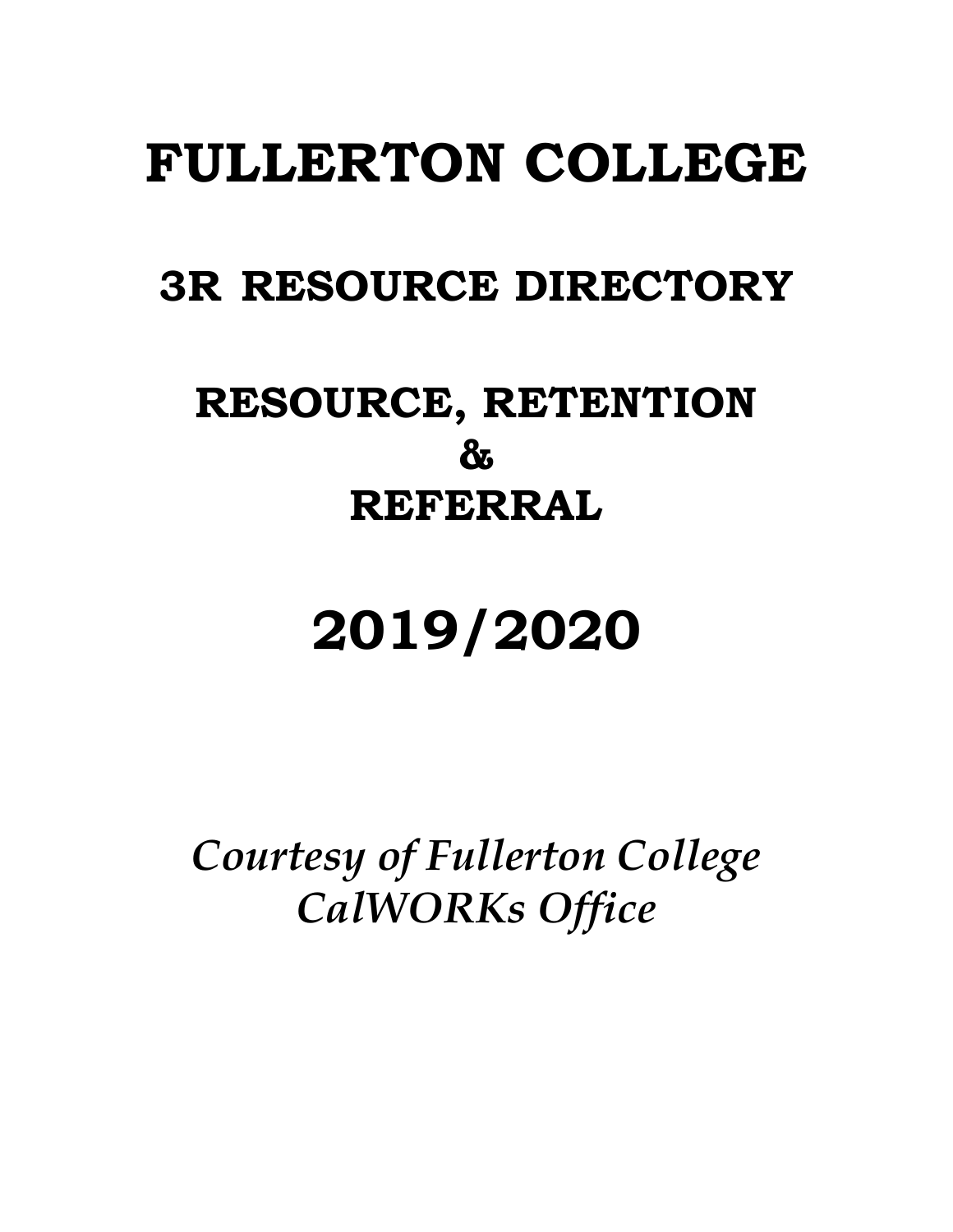## **TABLE OF CONTENTS**

| <b>COUNSELING SERVICES</b>                                                 | 3                       |
|----------------------------------------------------------------------------|-------------------------|
| <b>SUPPORT GROUPS</b>                                                      | $\overline{\mathbf{4}}$ |
| PARENTING CLASSES                                                          | $4 - 5$                 |
| <b>SUBSTANCE ABUSE TREATMENT</b>                                           | $5 - 6$                 |
| EMERGENCY SHELTERS WOMEN, CHILDREN & YOUTHS.                               | $6 - 7$                 |
| <b>YOUTH SHELTERS AND SERVICES</b>                                         | $8 - 9$                 |
| MEDICAL, DENTAL, VISION SERVICES                                           | $10 - 11$               |
| PRENATAL SERVICES                                                          | 11                      |
| <b>MEDICAL ASSISTANCE</b>                                                  | 11                      |
| <b>EMERGENCY ASSISTANCE FOR:</b><br>FOOD, CLOTHING, SHELTER, AND UTILITIES | $12 - 20$               |
| <b>AFFORDABLE HOUSING</b>                                                  | $20 - 21$               |
| <b>JOB PREPARATION AND PLACEMENT</b>                                       | 21                      |
| <b>CROSS-CULTURAL SERVICES</b>                                             | $21 - 22$               |
| <b>HOTLINES</b>                                                            | $22 - 24$               |
| <b>LEGAL SERVICES/SELF HELP</b>                                            | $24 - 28$               |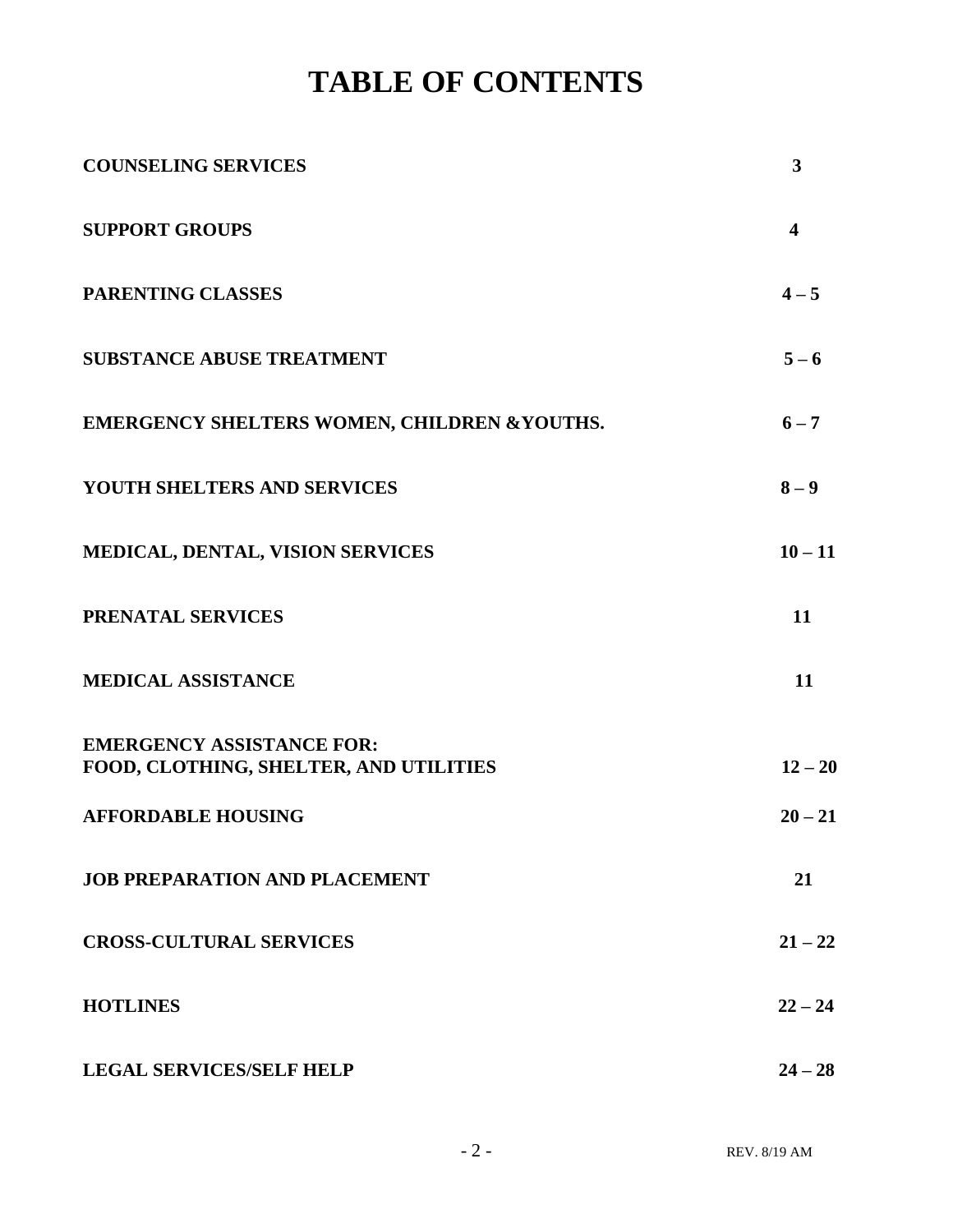### **COUNSELING SERVICES**

| <b>CITY</b>                                                                                                                                       | <b>TELEPHONE</b>   | FEE                                                   |
|---------------------------------------------------------------------------------------------------------------------------------------------------|--------------------|-------------------------------------------------------|
| <u>ANAHEIM</u>                                                                                                                                    |                    |                                                       |
| <b>Trinity Counseling Center</b>                                                                                                                  | $(714)$ 992-9110   | Sliding fee<br>based on income                        |
| <b>COSTA MESA</b>                                                                                                                                 |                    |                                                       |
| Melinda Hoag Center for Wellness<br>*Medi-Cal only. 12 session limit. Cove direct referral.<br>4-6 mo waiting list. Serves low-income             | $(949) 764 - 7277$ |                                                       |
| <b>CYPRESS</b>                                                                                                                                    |                    |                                                       |
| <b>Straight Talk</b><br>(Medicare & Medi-Cal & Cal Optima Accepted)                                                                               | $(714)$ 828-2000   | Sliding Fee<br>\$25.00 initial Fee<br>based on income |
| <b>FULLERTON</b>                                                                                                                                  |                    |                                                       |
| <b>Child Guidance Center</b><br>(Medi-Cal Accepted)                                                                                               | $(714)$ 871-9264   | Sliding fee                                           |
| F.A.C.E.S., Inc.<br>Family Assess Counseling / Education Services                                                                                 | $(714)$ 447-9024   | Sliding fee \$35                                      |
| <u>LA HABRA</u>                                                                                                                                   |                    |                                                       |
| The Gary Center<br>(Bilingual Counselors)                                                                                                         | $(562)$ 264-6000   | Sliding fee<br>\$25-\$150 based<br>on income          |
| <b>ORANGE</b>                                                                                                                                     |                    |                                                       |
| <b>Chapman University Community Clinic</b><br>(Contact Susan Jester, MFT at 997-6904 for<br>Availability of bilingual counselors)                 | $(714)$ 997-6746   | Sliding fee<br>\$15-\$60 based on income              |
| (No Medi-Cal coverage)                                                                                                                            |                    | (Insurance NOT accepted)                              |
| Mariposa Women's Center<br>(No Medi-Cal Coverage; insurance NOT accepted)<br>*free with county CalWORks referral; free child care during session. | $(714)$ 547-6494   | Sliding fee<br>income based                           |
| <b>FULLERTON</b>                                                                                                                                  |                    |                                                       |
| <b>Turning Point</b><br>(Bilingual Counselors - Spanish)                                                                                          | $(800)$ 998-6329   | Sliding fee<br>$$25$ and up                           |

- 3 - REV. 8/19 AM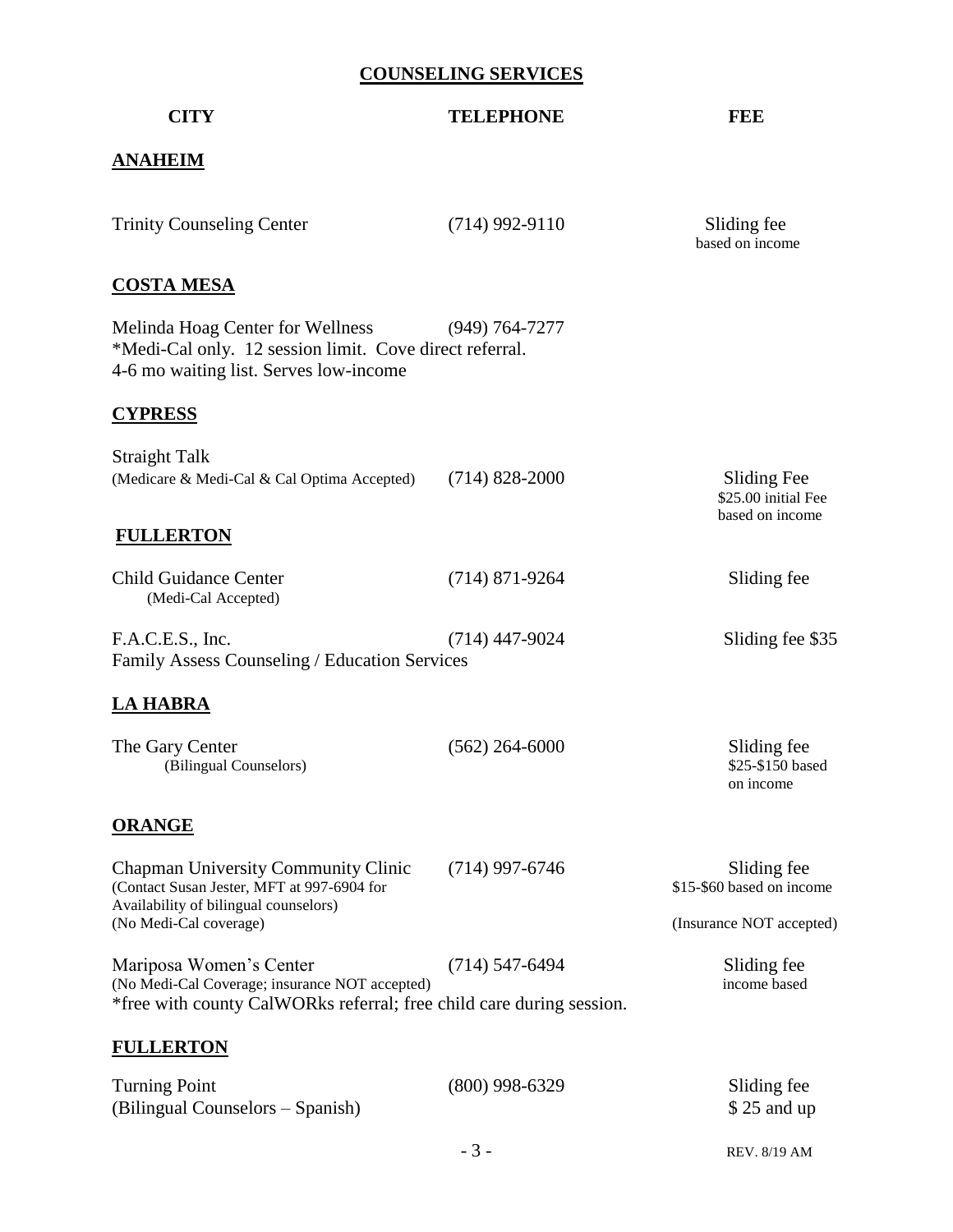| <b>SUPPORT GROUPS</b>                                                                             |                    |                                                |
|---------------------------------------------------------------------------------------------------|--------------------|------------------------------------------------|
| <b>CITY</b>                                                                                       | <b>TELEPHONE</b>   | FEE                                            |
| <b>ANGER MANAGEMENT</b>                                                                           |                    |                                                |
| <b>CYPRESS</b><br><b>Straight Talk</b><br>(Medi-Cal/Medicare)<br>Not Accepting Medi-Cal by itself | $(714)$ 828-2000   | \$25-95                                        |
| <b>GRIEF AND BEREAVEMENT</b>                                                                      |                    |                                                |
| <b>FULLERTON</b><br><b>Healing Hearts</b><br>St. Jude Health<br>Resource Line $(24/7)$            | $(877)$ 459-3627   | Free                                           |
| <b>INTERPERSONAL PROCESS</b>                                                                      |                    |                                                |
| <b>CYPRESS</b><br><b>Straight Talk</b><br>Individual classes only                                 | $(714)$ 828-2000   | Sliding fee<br>based on income                 |
| <b>STEP-PARENTS SUPPORT</b>                                                                       |                    |                                                |
| <b>CYPRESS</b><br><b>Straight Talk</b><br>Individual classes only                                 | $(714)$ 828-2000   | Sliding fee<br>based on income                 |
|                                                                                                   | PARENTING CLASSES  |                                                |
| <b>CITY</b>                                                                                       | <b>TELEPHONE</b>   | <b>FEE</b>                                     |
| <b>ANAHEIM</b>                                                                                    |                    |                                                |
| Children's Bureau of So. Calif                                                                    | $(714) 517 - 1900$ | Free                                           |
| <b>CYPRESS</b>                                                                                    |                    |                                                |
| <b>Straight Talk</b>                                                                              | $(714)$ 828-2000   | \$30 /couple<br>\$20/individual<br>Per session |
| <b>FULLERTON</b>                                                                                  |                    |                                                |
| FACES, INC.                                                                                       | $(714)447 - 9024$  | Sliding fee \$30                               |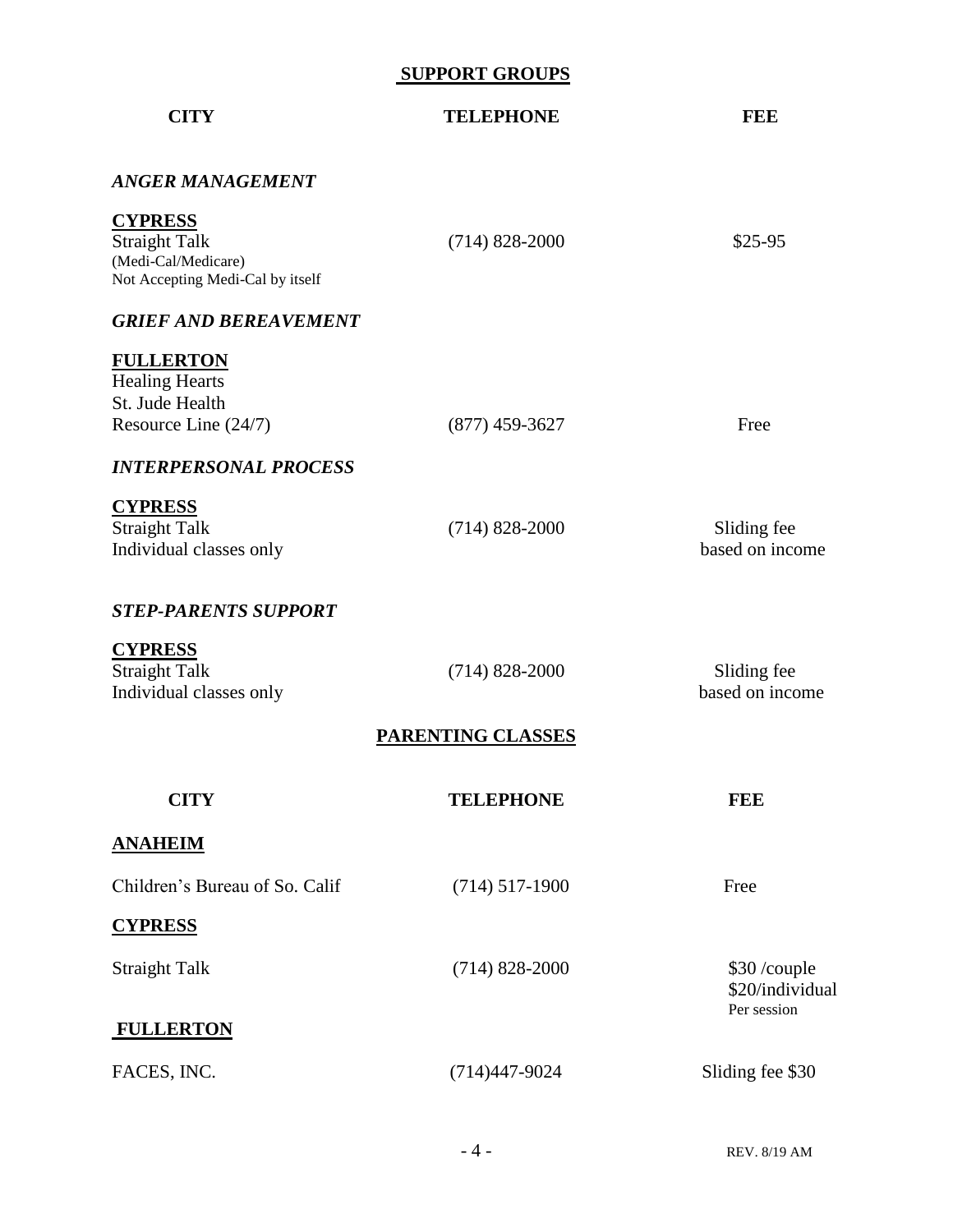#### **PARENTING CLASSES (cont…)**

| <b>CITY</b>                                                                                                                                                  | <b>TELEPHONE</b> | FEE                             |
|--------------------------------------------------------------------------------------------------------------------------------------------------------------|------------------|---------------------------------|
| <b>LA HABRA</b><br>The Gary Center<br>(Spanish & English) (Accepting Medi-Cal)                                                                               | $(562)$ 691-3263 | Free                            |
| <b>ORANGE</b><br>Center for Individual and Family<br>Therapy                                                                                                 | $(714)$ 558-9266 | Sliding fee<br>\$50 up to \$100 |
| Friendly Center/ Community Programs<br>(Bilingual)                                                                                                           | $(714)$ 771-5300 | Free                            |
| <b>SANTA ANA</b><br>C.A.R.E. Counseling Center                                                                                                               | $(714)$ 836-9900 | Flat Fee \$25                   |
| <b>SINGLE PARENT PROGRAM</b>                                                                                                                                 |                  |                                 |
| <b>NEWPORT BEACH</b><br>Project Self-Sufficiency<br>307 Placentia Ave. #203<br>Newport Beach, CA 92663                                                       | (949) 478-1914   |                                 |
| Assists low-income single parents in OC achieve self-sufficiency through education and training.<br>Must be attending college, not yet received a BA degree. |                  |                                 |
| <b>LGBTQ RESOURCES</b><br><b>SANTA ANA</b><br>The Gay and Lesbian Center<br>305 E $4^{th}$ St.                                                               | $(714)$ 953-5428 |                                 |

#### **SUBSTANCE ABUSE TREATMENT PROGRAMS**

Shelter referrals, resource referrals, counseling, and youth services.

#### *INPATIENT*

Santa Ana, CA 92701

#### **Residential Treatment Programs:**

#### **ANAHEIM**

Hope House (714) 776-7490 Sliding Fee (No: Medi-Cal, Children, and Insurance) Max Cost \$2,200 a month Residential Home (714) 776-6090

OC HCA Behavioral Health Services, (855) 625-4657 [http://www.ochealthinfo.com/bhs/about/adult\\_and\\_older\\_adult\\_behavioral\\_health\\_services/clinics](http://www.ochealthinfo.com/bhs/about/adult_and_older_adult_behavioral_health_services/clinics) *Referrals for in-patient and out-patient services.*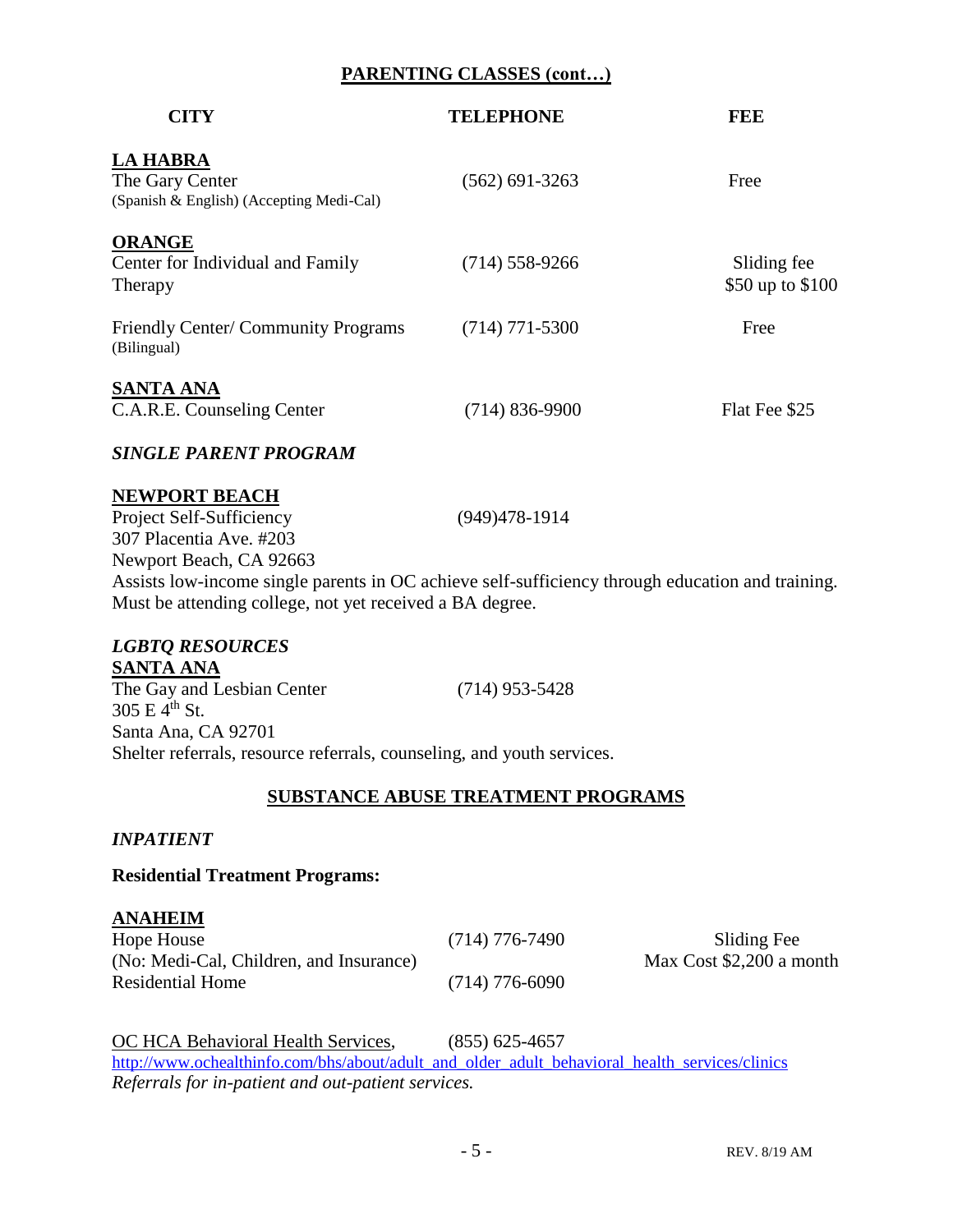### **SUBSTANCE ABUSE TREATMENT PROGRAMS (cont…)**

| <b>TELEPHONE</b>                                                                                                    | <b>FEE</b>                                             |
|---------------------------------------------------------------------------------------------------------------------|--------------------------------------------------------|
| $(949)$ 645-5775                                                                                                    |                                                        |
| $(714)$ 758-0414                                                                                                    |                                                        |
| $(562)$ 923-4545<br>Locations throughout OC, provides residential and out-patient services, court-ordered services, |                                                        |
| $(714)$ 795-4993                                                                                                    |                                                        |
| <b>EMERGENCY SHELTERS FOR WOMEN &amp; CHILDREN</b>                                                                  |                                                        |
| $(714)$ 993-5774<br>Short term transitional living center (4-6 months)                                              |                                                        |
| $(714) 532 - 2787$<br>Domestic violence shelter for Korean women with children to age12, 90 day limit.              |                                                        |
| $(877) 854 - 3594$                                                                                                  | Sliding fee<br>based on income                         |
| Multiple locations in Orange and LA Counties<br>$(562) 594 - 9492$<br>$(714)$ 891-8121 & (562) 594-4555             |                                                        |
| $(866)$ 498-1511                                                                                                    | Free                                                   |
| $(714)$ 836-7188x121                                                                                                |                                                        |
|                                                                                                                     | Housing and comprehensive supportive services for all. |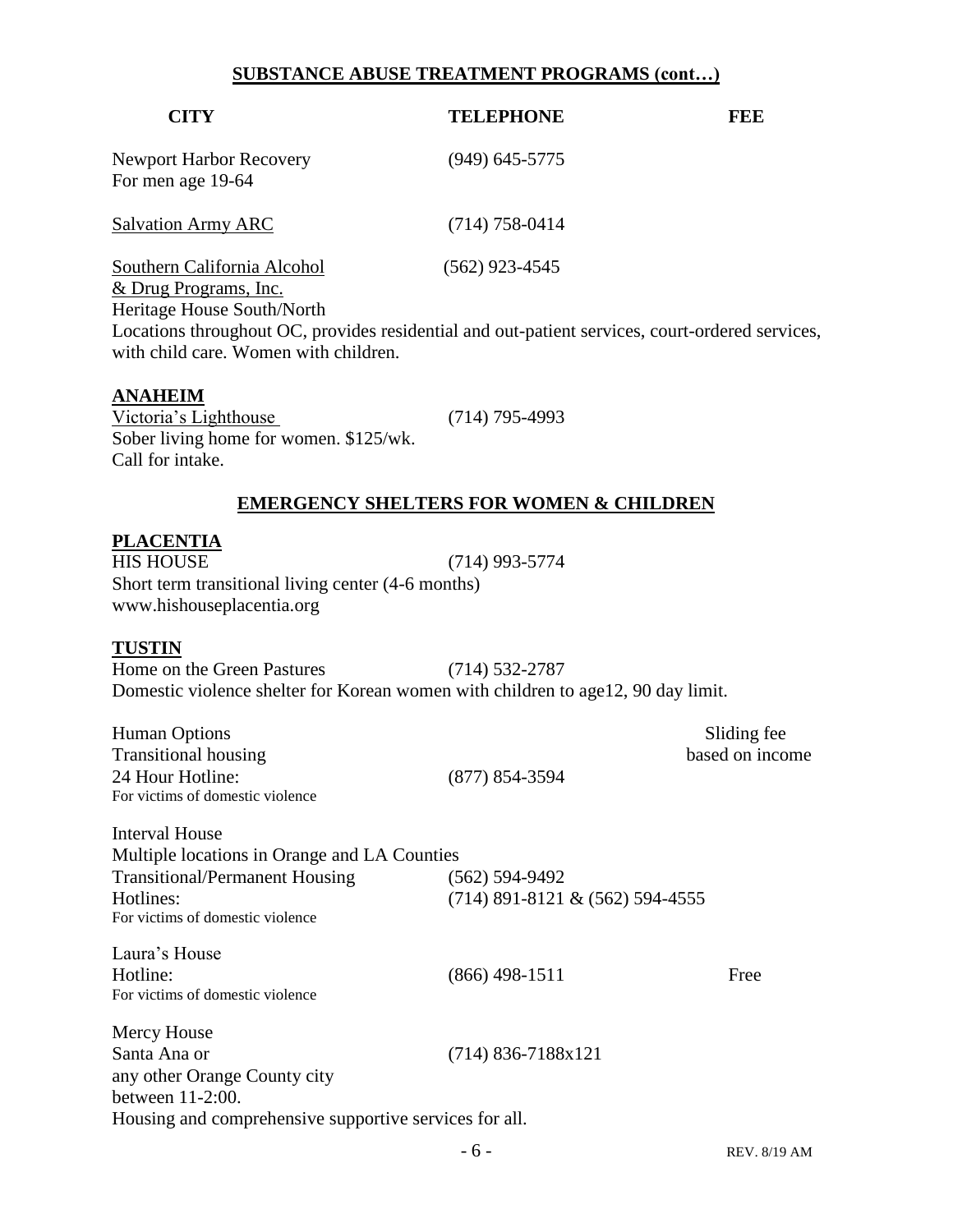#### **EMERGENCY SHELTERS FOR WOMEN & CHILDREN (cont…)**

**CITY TELEPHONE FEE**

OC Gateway To Housing (949) 631-7213 Short term shelter Transitional I-6- 9 months  $&$  Transitional II – Up to 12 months families only. MON-FRI (9AM- 5PM)

Pathways of Hope (714) 680-3691 *(Anaheim & Fullerton Interfaith Shelters)* Transitional shelter living, call for details

#### **LOS ALAMITOS**

Precious Life Shelter (562) 431-5025 Emergency, transitional and long-term housing for pregnant women

#### **ANAHEIM (Orange & Riverside County)**

Sheepfold (714) 237-1444 Short term transitional shelter (6 mos.) (For Women and children only)

#### **LAKE FOREST**

South County Outreach (949) 380-8144 http://www.sco-oc.org/about/help/

Provides housing and rental assistance for families with minor children between Irvine and San Clemente. Call for appointment.

#### **GARDEN GROVE**

Thomas House Shelter Hotline: (714) 647-7534 Call hotline, leave message if no answer.Office: (714) 554-0357 Families (children of any age). Avg 9 months, parent must work full time (with 80% wages into savings), empowerment program.

#### **FULLERTON**

Women's Transitional Living Center (714) 992-1939 ext. 117 Free Transitional Housing Hotline: (877) 531-5522 For victims of domestic violence

#### **SANTA ANA**

Wise Place (714) 542-3577 1411 N. Broadway Santa Ana, CA 92706 Transitional program; takes 1-2weeks for approval (Minimum of 90 Days) For single women with no children in need of transitional housing assistance. Must be 18 or older and employable. Drug and alcohol free.

#### **LONG BEACH**

| Women's Shelter of Long Beach | $(562)$ 437-7233 | Free |
|-------------------------------|------------------|------|
| 24 Hour Hotline:              | $(562)$ 437-4663 |      |
| 30-45 days of safe shelter    |                  |      |

- 7 - REV. 8/19 AM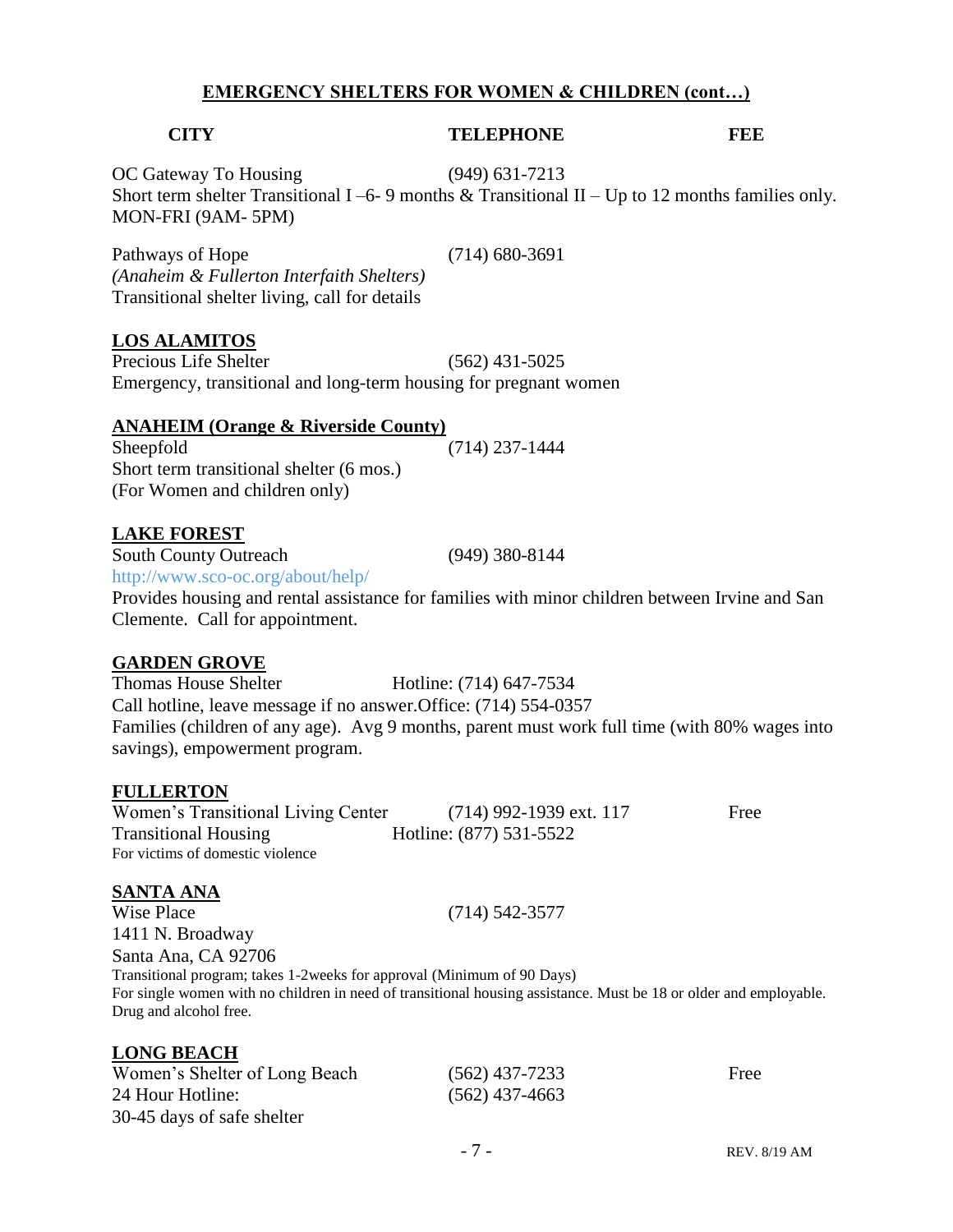| <b>CITY</b>                                                                                                                                                                                    | <b>TELEPHONE</b>                                   | <b>FEE</b>  |
|------------------------------------------------------------------------------------------------------------------------------------------------------------------------------------------------|----------------------------------------------------|-------------|
| <b>LOS ALAMITOS</b><br><b>CASA Youth Shelter</b><br>Hotline<br>Ages 12-17, day to day program.                                                                                                 | (562) 594-6825 0r (714) 995-8601<br>1-800-914-2272 |             |
| <b>HUNTINGTON BEACH</b><br><b>CSP</b> Shelter<br>Ages 11-17, 2-4 week program                                                                                                                  | $(714)$ 842-6600                                   | Sliding fee |
| Eli Home (Children under 12)<br>7291 Talbert Ave<br>Huntington Beach, CA 92648                                                                                                                 | 714-300-0600                                       |             |
| Grandma's House of Hope<br>Single adults without children only<br>Call for intake/online application for housing.<br>https://grandmashouseofhope.org/programs/transitional-housing-program/    | $(714 - 833 - 5333)$                               |             |
| <b>TUSTIN</b><br><b>Laurel House</b><br>Ages 12-17(teenage girls)<br>No one turned away                                                                                                        | $(714)$ 832-0207                                   | Sliding fee |
| <b>SANTA ANA</b><br><b>Olive Crest</b><br>(Group Homes for Foster Children)                                                                                                                    | $(714)543 - 5437$                                  |             |
| SHIP (Self Help Interfaith Program)<br>(Mark Burk, director) http://shipinoc.com<br>Single adults, 4-month transitional housing<br>Must be out by 7 am and in by 6:30 p.m.<br>Call for intake. | $(714) 575 - 9769$                                 |             |
| Stand Up for Kids<br>Irvine (office location)<br>Serves youth 12-24 with shelter, transitional housing and case management services.                                                           | $(714)$ 356-5437                                   |             |

**YOUTH SHELTER**

To refer, Cove staff email referral form directly.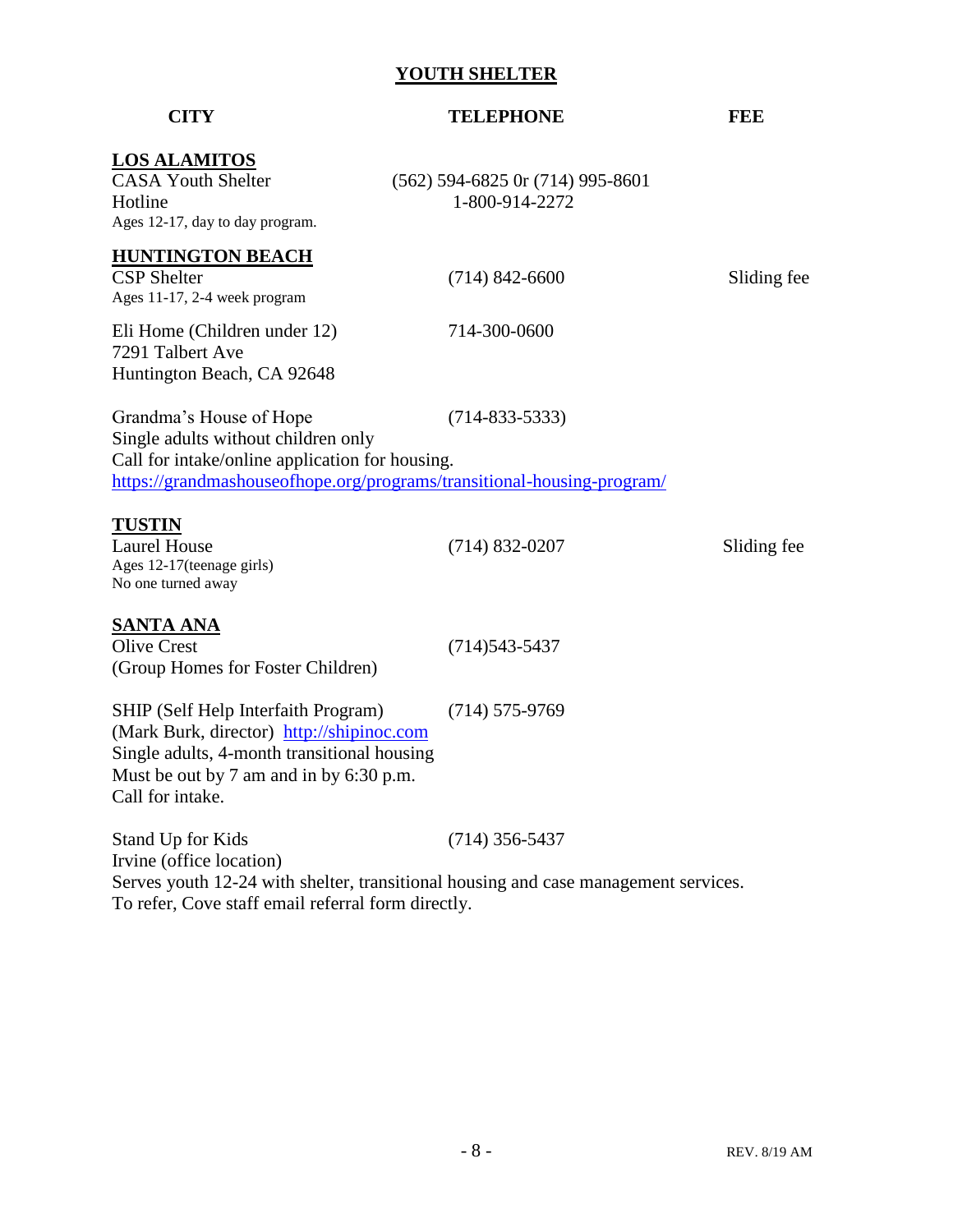#### **SPECIAL YOUTH SERVICES**

#### **CITY TELEPHONE FEE**

#### **HUNTINGTON BEACH**

Build Futures (714) 907-7358 18822 Beach Blvd. #211(at Garfield) Huntington Beach 92648 Serves youth 18-24 with shelter, transitional housing and case management services To refer, call or walk-in.

| Safe Interventions                                | 1-877-877-3356 | Fees vary by case |
|---------------------------------------------------|----------------|-------------------|
| Provides runaway retrieval, escorts, & referrals. |                |                   |

#### **MEDICAL, DENTAL, VISION**

| County of Orange Health Care Agency         |                |                          |
|---------------------------------------------|----------------|--------------------------|
| Referral Line                               | 1-800-564-8448 | Income based             |
| Medical services for infancy through age 18 |                | if no Medi-Cal/insurance |

#### **COSTA MESA**

Planned Parenthood (714) 922-4100 1520 Nutmeg Place Suite 101 Costa Mesa, CA 92626 Reproductive health care, nutrition services, and education programs for women and men, LGBTQ services regardless of personal circumstances or ability to pay.

#### **WESTMINISTER**

Planned Parenthood (714) 922-4100 Sliding fee 14372 Beach Blvd, Westminster, CA, 92683 Medical services for the entire family from infants to seniors. Comprehensive health assessments, health screenings, hearing and vision tests, immunizations, minor urgent care, pediatrics, prenatal care. Accepts Medi-Cal.

#### **ORANGE**

La Amistad Family Health Center (714) 771-8006 Sliding fee 353 S. Main Street Orange, CA 92868 Primary care practice for all ages. Bilingual in Spanish.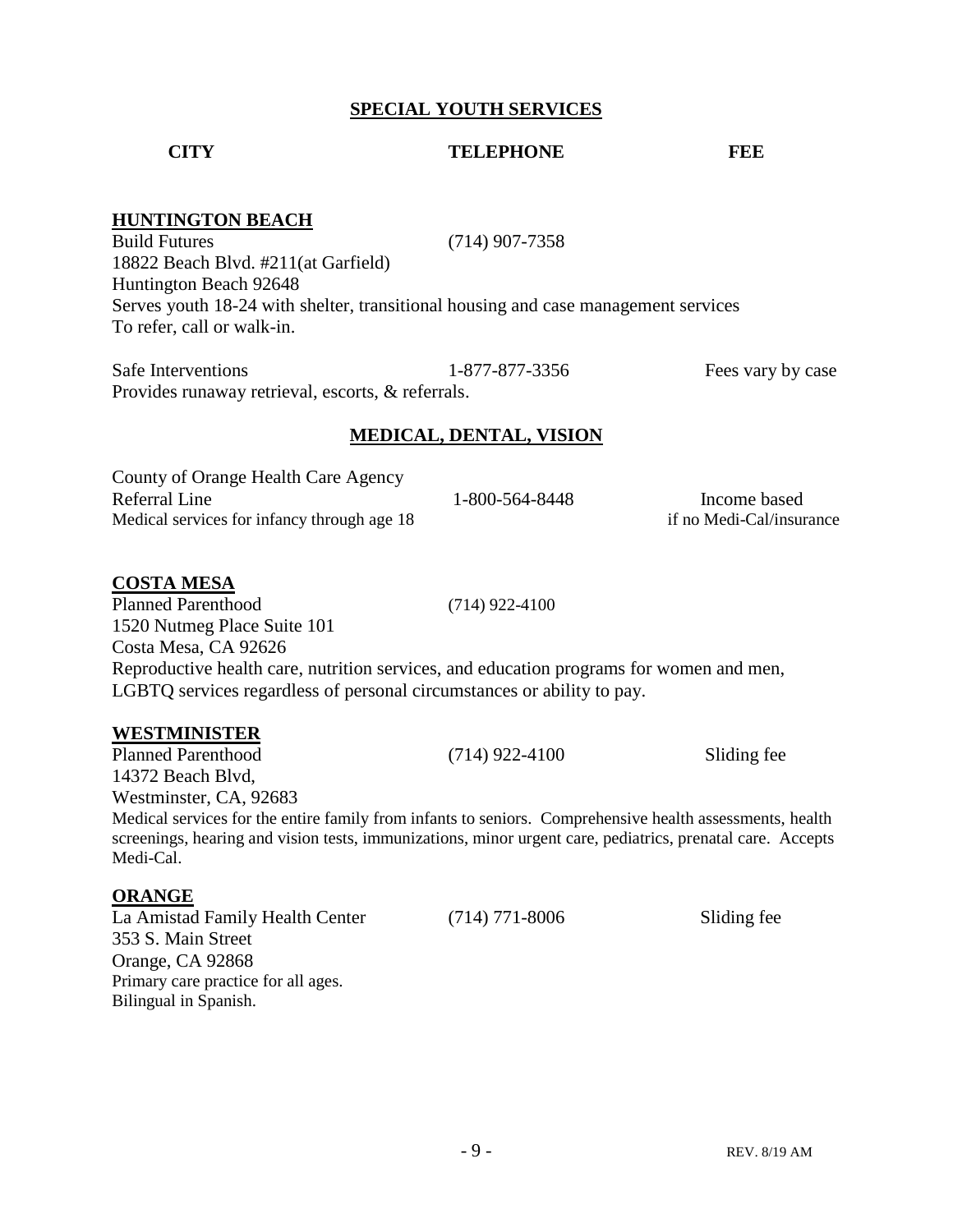#### **MEDICAL, DENTAL, VISION (cont…)**

#### **CITY TELEPHONE FEE**

#### **ORANGE**

Lestonnac Free Clinic (714) 633-4600 Sliding fee

1215 E. Chapman Ave. Orange, CA 92866 [www.lestonnecfreeclinic.org](http://www.lestonnecfreeclinic.org/) Bilingual Services To qualify for services, bring ID, social security, and proof of income.

#### **COSTA MESA**

Share our Selves (SOS) (949) 270-2100 1550 Superior Ave Costa Mesa, CA 92627 <https://www.shareourselves.org/> Provides full-scope primary care including preventive health care, urgent medical care, chronic disease management, mental health services, and same-day appointments.

#### **DENTAL**

| <b>Medi-Cal Dental Referral Line</b>                                                 | $(800)$ 322-6384                     |                                       |
|--------------------------------------------------------------------------------------|--------------------------------------|---------------------------------------|
| <b>Orange County Dental Society</b><br>$(714)$ 634-8944<br>Provides dental referrals |                                      |                                       |
| <b>HUNTINGTON BEACH</b>                                                              |                                      |                                       |
| All Children's Dental<br>Accepts Medi-Cal                                            | $(714)$ 379-3100                     |                                       |
| <b>LA HABRA</b>                                                                      |                                      |                                       |
| The Gary Center<br><b>Bilingual services</b>                                         | $(562)$ 691-3263                     |                                       |
| <b>ORANGE</b>                                                                        |                                      |                                       |
| La Amistad Family Health Center<br><b>Bilingual services</b>                         | $(714)$ 771-8006                     |                                       |
| <b>SANTA ANA</b>                                                                     |                                      |                                       |
| O.C. Health Care/Dental Services                                                     | $(714)$ 834-8408<br>$(800)$ 914-4887 | Fee covers exam<br>x-ray & extraction |
| Emergency dental care limited to<br>simple extractions for adults or children        |                                      |                                       |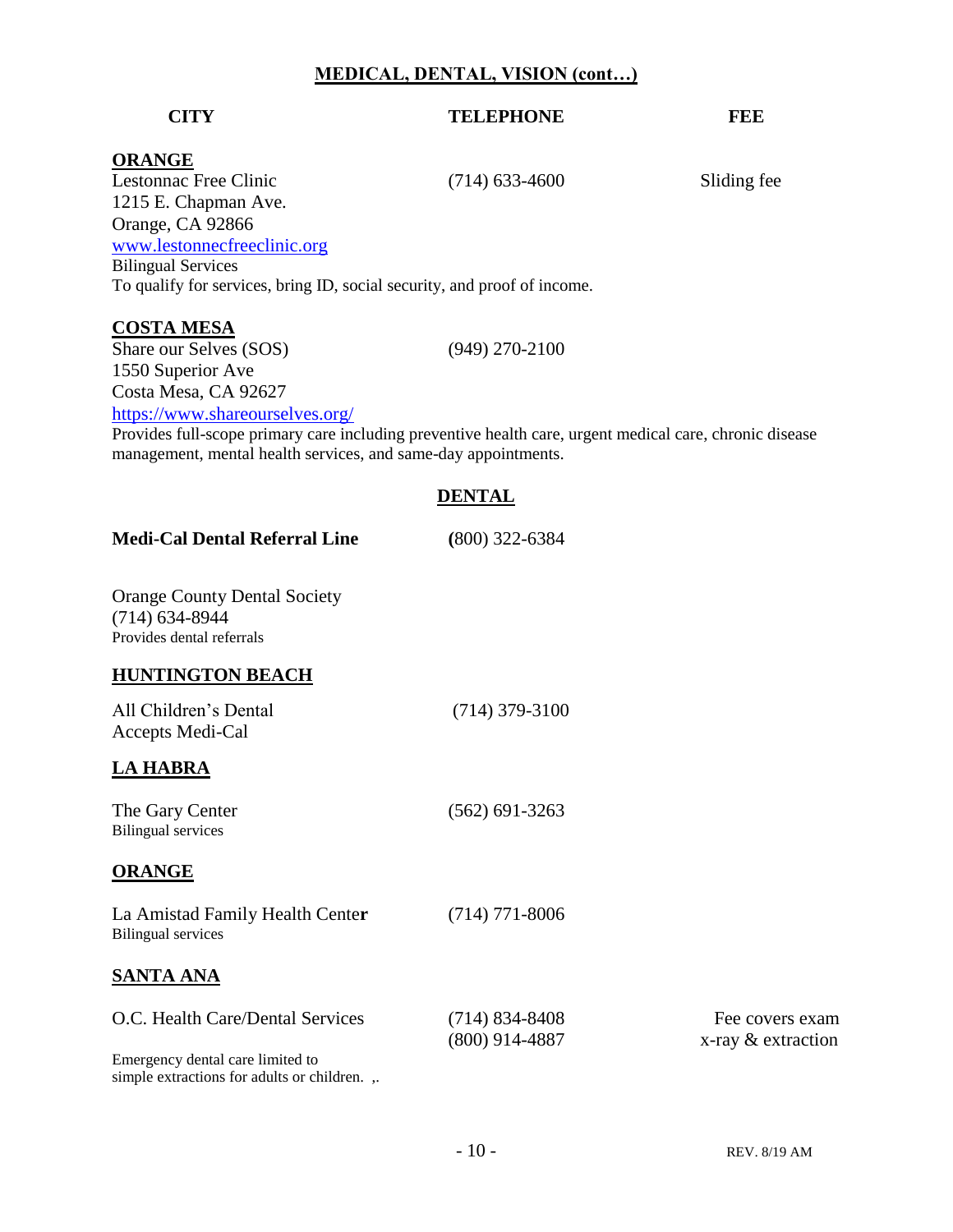#### **VISION**

#### **CITY TELEPHONE FEE**

#### **FULLERTON**

Marshall B. Ketchum University (714) 449-7401 2575 Yorba Linda Blvd. Fullerton, CA (Corner of Associated Rd. & Yorba Linda Blvd.) To qualify bring in proof of income at the time of your appointment. bilingual services available.

### **PRENATAL SERVICES**

#### **SANTA ANA**

| AltaMed Health Services<br>1155 West Central Ste 104<br>Santa Ana, CA 92706<br>Testing, childbirth /pre-natal classes<br>and teen pregnancy and follow-up,<br>Medi-Cal assistance, Bilingual Staff.                                                                                   | $(714)$ 557-4080     |             |
|---------------------------------------------------------------------------------------------------------------------------------------------------------------------------------------------------------------------------------------------------------------------------------------|----------------------|-------------|
| Family Planning Clinic – Family Pact<br>(General Information and appointments)                                                                                                                                                                                                        | $(916) - 650 - 0414$ |             |
| O.C Health & Dental Services<br>(Medical Questions)                                                                                                                                                                                                                                   | $(800)914-4887$      |             |
| M.O.M.S<br>(Maternal Outreach Management System)<br>1128 W. Santa Ana Blvd.<br>Santa Ana, CA 92703<br>$M-F 9:00$ am $-5$ pm<br>Infant parenting, support groups, resource library<br>Services also offered in Spanish<br>www.momsorangecounty.org<br>Email: info@momsorangecounty.org | $(714)$ 972-2610     | Sliding Fee |

#### **MEDI-CAL ASSISTANCE**

### **ANAHEIM**

| O.C. Social Services/MSI – Indigent | $(714)$ 575-2400 |
|-------------------------------------|------------------|
| O.C. Social Service Agency          | $(714)$ 541-4895 |
| P.O. Box 70017                      |                  |
| Anaheim, CA 92825                   |                  |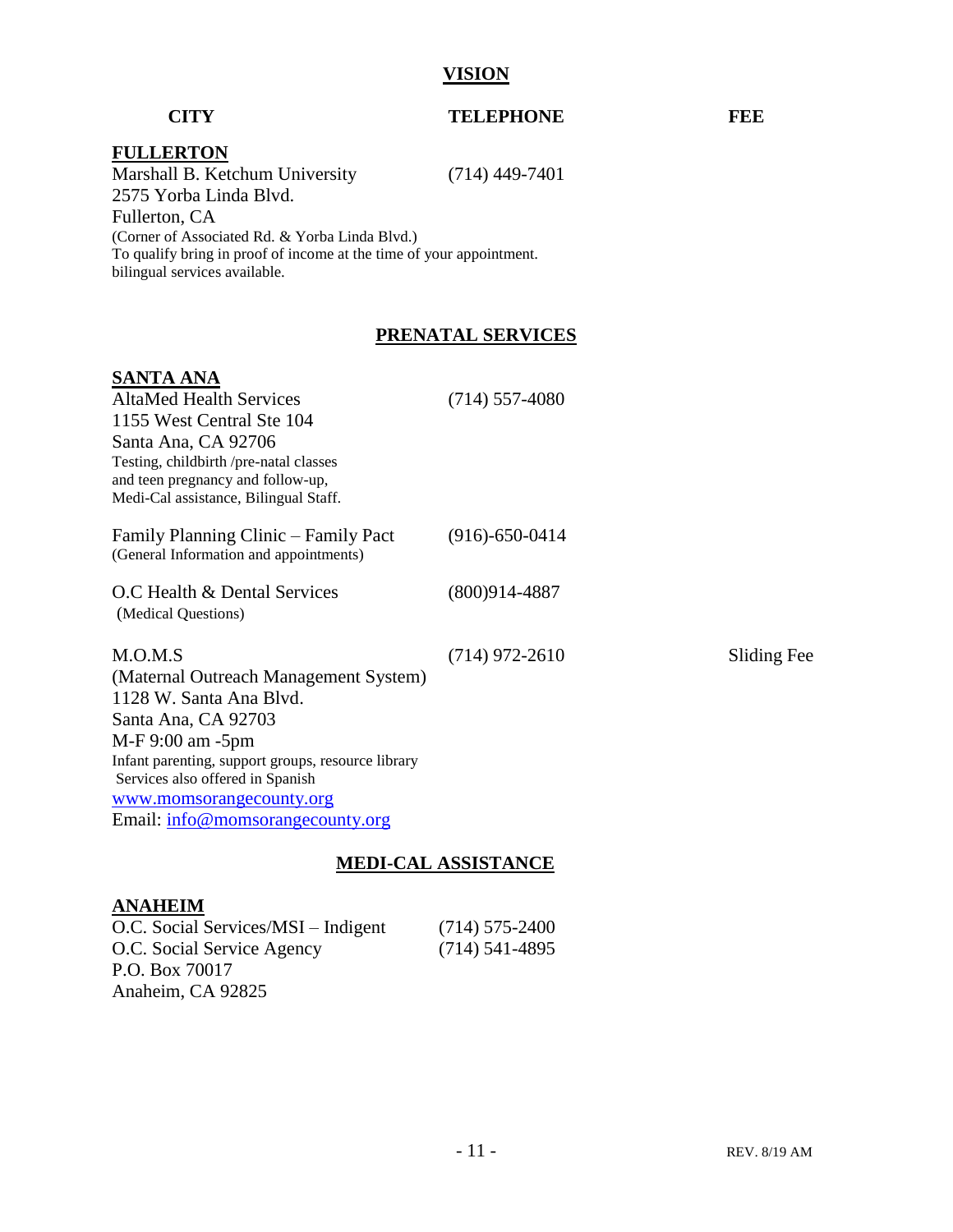**CITY TELEPHONE FEE**

#### **ANAHEIM**

Anaheim Community Services (HEAP) (714)765-5195 250 E. Center St. Anaheim, CA 92805

Anaheim Downtown Community Center <https://www.anaheim.net/1018/downtown-community-center>

Anaheim United Methodist Church [http://www.anaheimumc.org](http://www.anaheimumc.org/)

Salvation Army/Family Services (714) 491-1450 1515 W. North St. Anaheim, CA 92801 Provide groceries, clothing vouchers, utility assistance and prescriptions. HRS: MON WED and THURS 9AM-12PM/1PM -2PM. TUES 12PM-3PM FRI 9AM-1PM Serves: Anaheim, Buena Park, Orange, and Villa Park.

Seventh Day Adventist (714) 635-0990 900 S. Sunkist Street Anaheim, CA 92806 Emergency food for anyone in need every Wednesday from 5:30pm – 7:30pm. OFFICE HRS: T-TH 10am-3pm.

St. Boniface Service Center (714) 535-2742 124 N. Resh Street Anaheim, CA 92805 Food for the homeless. Service Center distributes food to families M-F 9am-11:45am Soup & Sandwich on Tues. & Thurs. 5:00-5:30 pm.at 124 N. Resh Street. **Must bring ID and proof of residency (e.g. utility bill).**

Vineyard Christian Fellowship (714) 777-4777 Benevolence Program 5340 E. La Palma Ave Anaheim, CA 92807 Food bags service offered once per month Tue & Thur.9:30 am-11:00 am. Lunch/Food bags Sun.-12:15-1pm. Weekly assistance offered Sunday 12:30pm.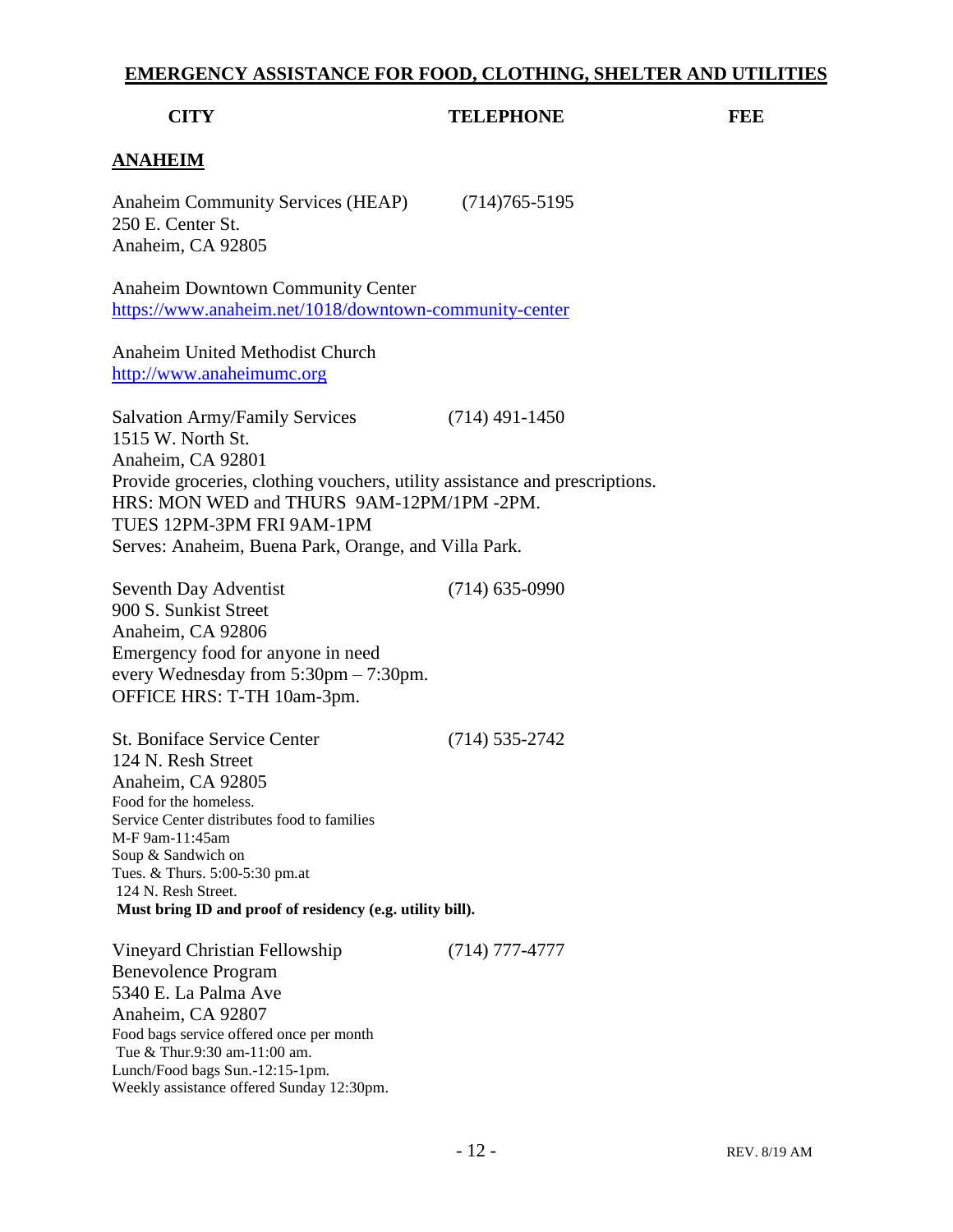| <b>CITY</b>                                                                                                                                                                                                                                                | <b>TELEPHONE</b>  | FEE |
|------------------------------------------------------------------------------------------------------------------------------------------------------------------------------------------------------------------------------------------------------------|-------------------|-----|
| <b>BREA</b>                                                                                                                                                                                                                                                |                   |     |
| <b>Active Christians Today</b><br>585 S. Walnut<br>Brea, CA 92621<br>Monday, Wednesday, & Friday<br>9:00 A.M. - 1:00 P.M.<br><b>Brea Residents Only</b>                                                                                                    | $(714)$ 529-6776  |     |
| <b>COSTA MESA</b>                                                                                                                                                                                                                                          |                   |     |
| Project Hope Alliance<br>1954 Placentia Ave. Ste. #202<br>Costa Mesa, CA 92627                                                                                                                                                                             | $(949)$ 722-7863  |     |
| Someone Cares Soup Kitchen<br>720 W. 19th St.<br>Costa Mesa<br>Meals served Monday-Friday<br>12:00 p.m. to $3:00$ p.m.<br>breakfast provided Saturday and Sunday<br>9:00 a.m. to 11:00 am.                                                                 | $(949)$ 548-8861  |     |
| St. Joachim Catholic Church<br>1964 Orange Ave.<br>Costa Mesa, CA 92627                                                                                                                                                                                    | $(949)$ 574-7400  |     |
| Trellis<br>711 W. 17 <sup>th</sup> St. Ste. E5<br>Costa Mesa, CA 92627                                                                                                                                                                                     | $(949)422 - 5331$ |     |
| <b>CYPRESS</b><br>St. Irenaeus Catholic Church<br>5201 Evergreen Ave.<br>Cypress, CA 90630<br>http://sticypress.org                                                                                                                                        |                   |     |
| <b>FULLERTON</b><br><b>First Lutheran Church</b><br>215 N. Lemon Street<br>Fullerton, CA 92832<br>Dinner to feed the homeless<br>Tuesday 5-7 pm.<br>(Doors open at 5pm)<br>Food Pantry: Wednesday 9:00am-12:00pm<br>(groceries are distributed by drawing) | $(714)$ 871-7820  |     |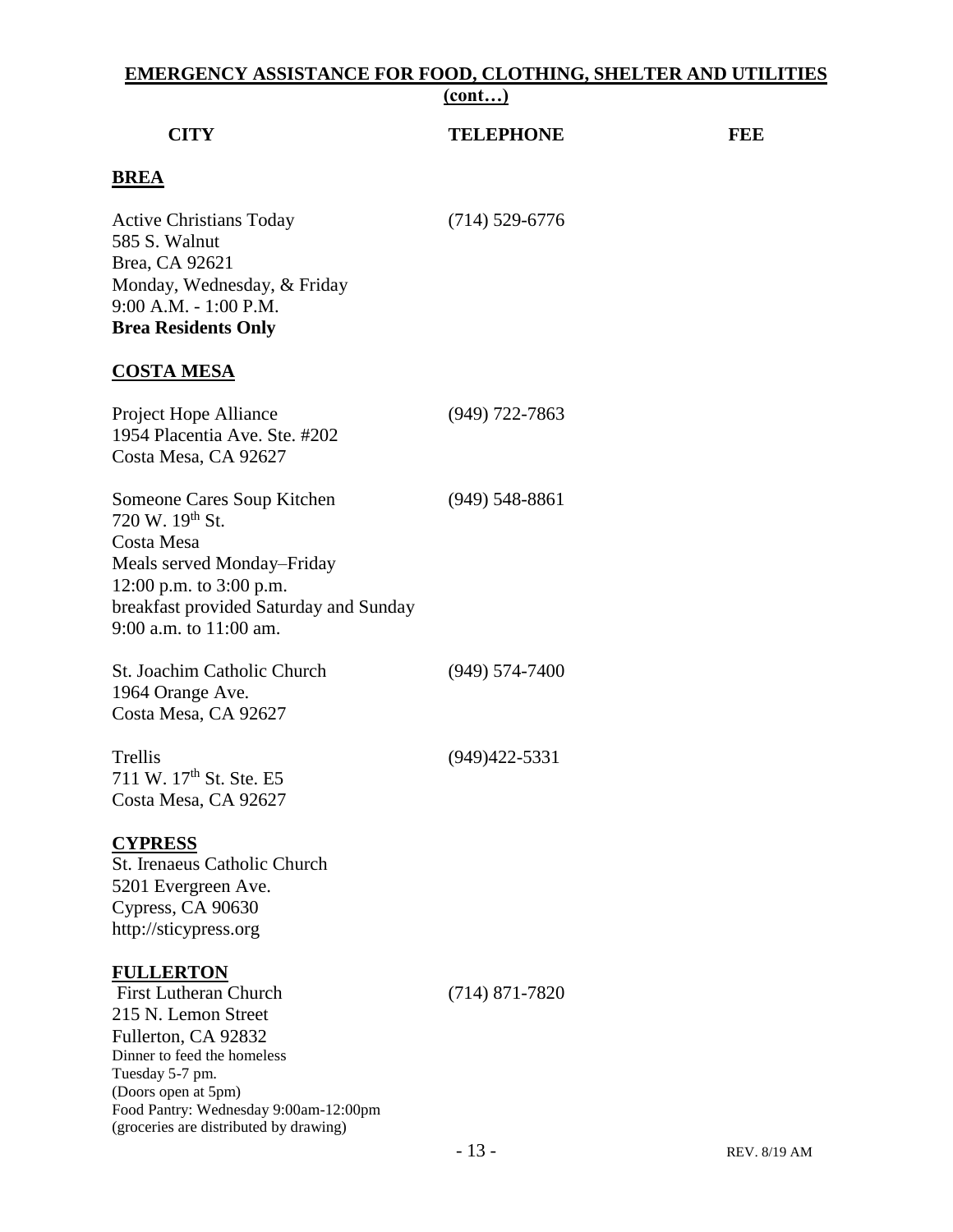#### **CITY TELEPHONE FEE**

#### **FULLERTON**

Pathways of Hope Housing (714) 738-0255 1231 E. Chapman Ave. General (714) 680-3691 Fullerton, CA 92831 M-F 1:00 P.M. - 4:00 P.M Grocery assistance & housing, must provide ID and proof of address.

#### Fullerton College Care Bank (714) 992-7118 **Fullerton College students ONLY**

Associated students office, Building 200/ college center Room 222 Assistance with food, bus tickets, gas card and Sodexo meal card. Must be enrolled in 5 units at FC. Only one per semester. Interviews with Coordinator are confidential. Closed on Tuesdays.

Seventh Day Adventist Church (714) 525-4561 2355 W. Valencia Drive Fullerton, CA 92833 Groceries and clothing for needy families Tuesdays 9:30am-1:00pm OFFICE HRS: T, Th 9am – 4pm W 9am-12pm; W, F 3pm-7pm

St. Andrews Episcopal Church (714) 870-4350 1231 E. Chapman Ave Fullerton, CA 92831 Hot meals and clothing Fridays 6pm-7pm Clothing and Shoes at 5:15pm

St. Mary's Catholic Church (714) 525-2500 St. Vincent de Paul Program 400 W. Commonwealth Fullerton, CA 92632 Food available on Thursdays 9:00am to 10:30am First time recipients need to register outside of rectory office. Must bring I.D. for self and children. **Proof of residency in Orange County required**

#### **GARDEN GROVE**

Community Action Partnership (714) 897-6670 11870 Monarch St. Garden Grove, CA 92841 M-F (8:00 am – 5:00 pm) Utility assistance, food bank, and food box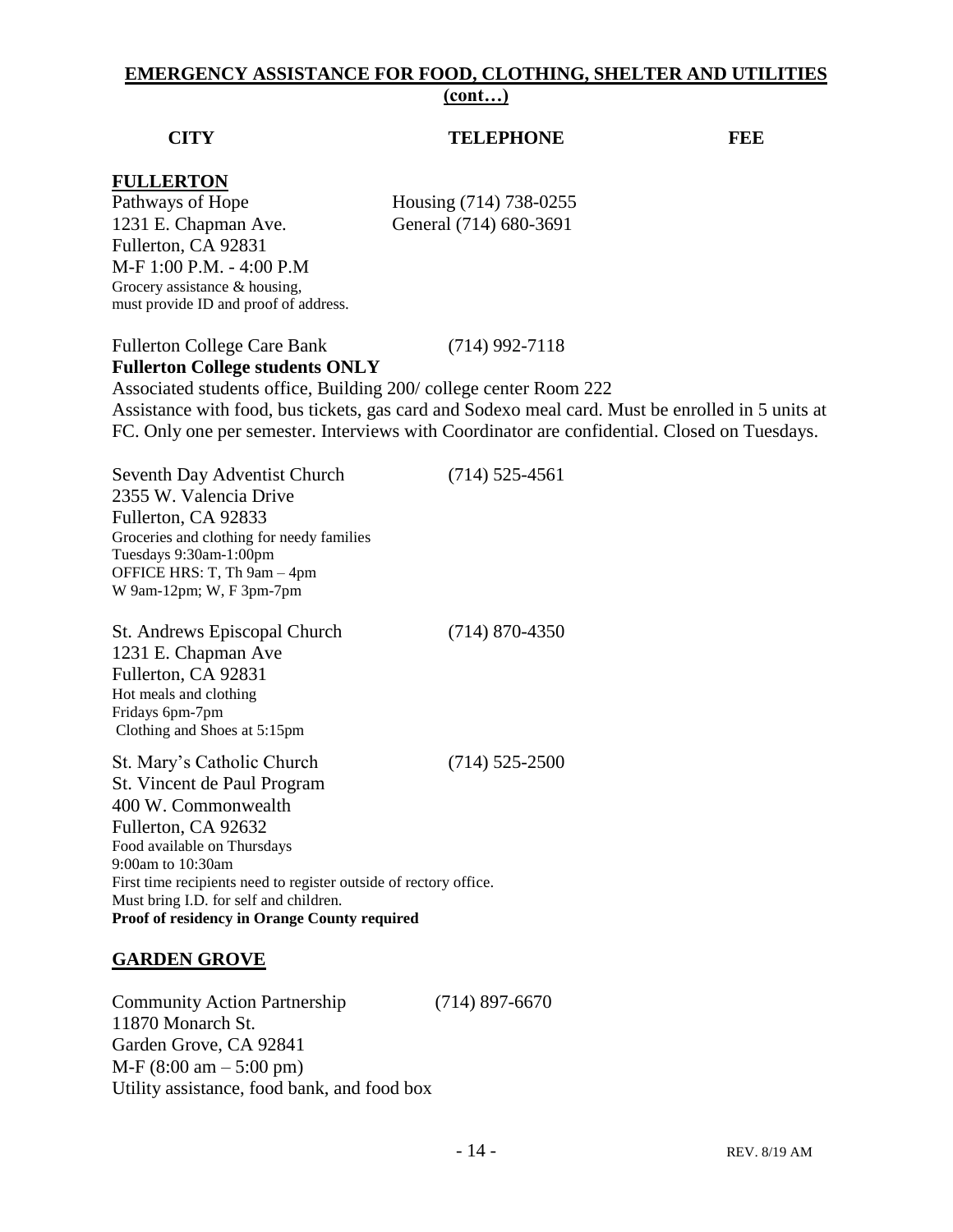|                                                                                                                                                                                                        | $\frac{1}{2}$    |            |
|--------------------------------------------------------------------------------------------------------------------------------------------------------------------------------------------------------|------------------|------------|
| <b>CITY</b>                                                                                                                                                                                            | <b>TELEPHONE</b> | <b>FEE</b> |
| <b>HUNTINGTON BEACH</b>                                                                                                                                                                                |                  |            |
| <b>Beach Cities Interfaith Services</b><br>18131 Gothard Street<br>Huntington Beach, CA                                                                                                                | $(714)$ 375-6400 |            |
| <b>HIS Place Church</b><br>7751 Glencoe Drive<br>Huntington Beach, CA 92647<br>Thursday evening 5:30 hot meals<br>food boxes at 5 p.m.                                                                 | $(714)$ 375-9088 |            |
| <b>IRVINE</b><br>South County Outreach<br>7 Whatney Ste. B<br>Irvine, CA, 92618<br>Food Pantry: M,W,TH, F<br>9am-3:30pm<br>Tues.12:30pm-3:30pm                                                         | $(949)$ 380-8144 |            |
| <b>LA HABRA</b>                                                                                                                                                                                        |                  |            |
| The Gary Center<br>201 S Harbor Blvd<br>La Habra, CA 90631                                                                                                                                             | $(562)$ 264-6000 |            |
| *Family Dentistry<br>MON - TUE (8:00 A.M. - 8:30 P.M.); THU (8:00A.M. - 9:00 P.M.) FRI (8:00A.M-5:30P.M)<br>*food distribution at 350 Hillcrest St. La Habra CA 90631 location (12:00pm-2:00pm on M-F) | Dental Ext: 103  |            |
| <b>ORANGE</b>                                                                                                                                                                                          |                  |            |
| Assistance League of Orange                                                                                                                                                                            |                  |            |

<https://www.assistanceleague.org/orange/>

Orange Covenant Church (714) 633-6464 250 S. Prospect Ave Ext. 101 for appointments Orange, CA 92869 Emergency food for low income. HRS: Tues. and Thursdays from 9am-1:45 pm (By appt. only) Food and hygiene products distributed.

St. Norbert's Christian Service (714) 637-4360 300 E. Taft Ave Orange, CA 92865 Sack lunch for people in need MON-FRI 4pm-7pm Groceries every Saturday at noon.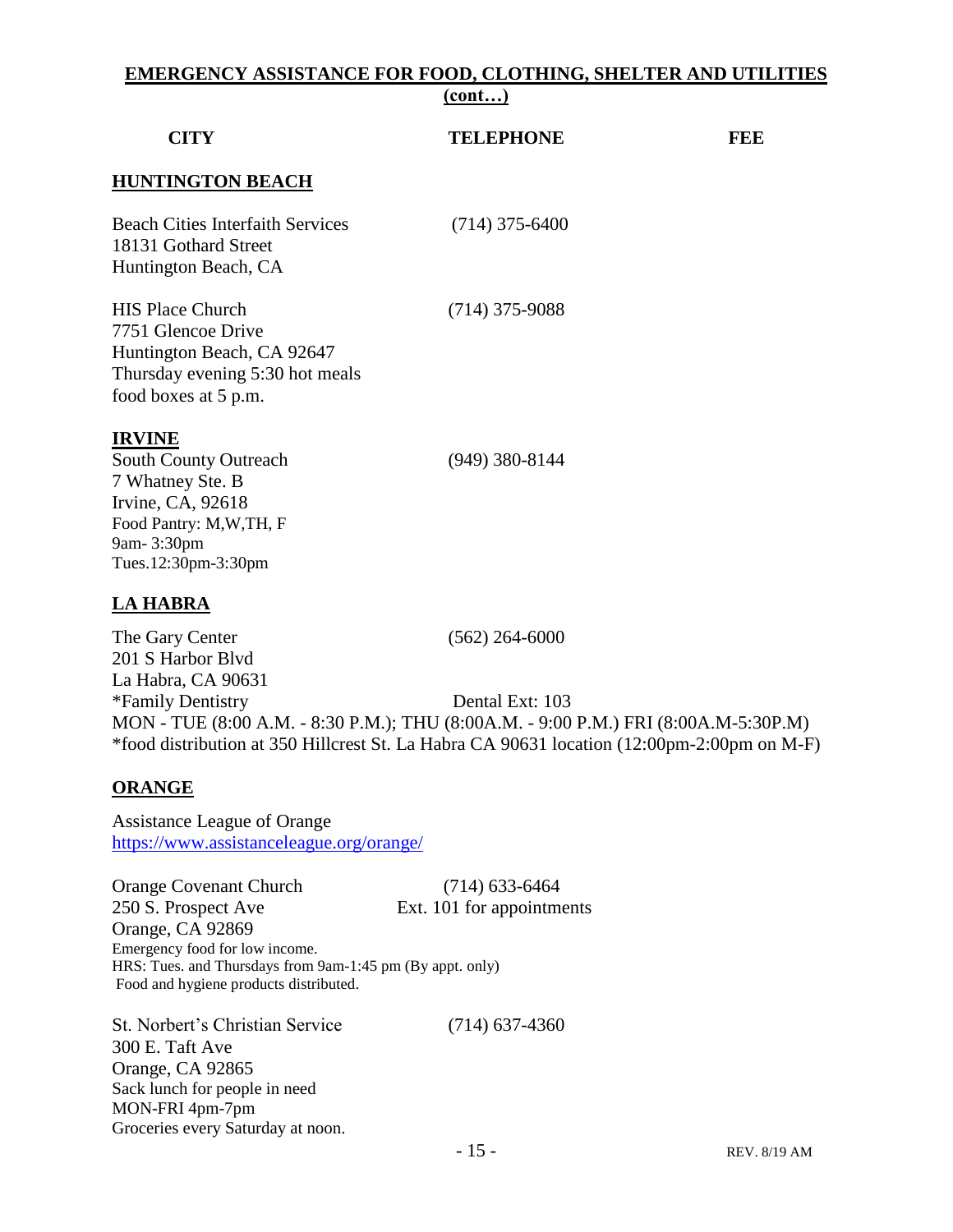| <b>CITY</b>                                          | <b>TELEPHONE</b> | FEE |
|------------------------------------------------------|------------------|-----|
| The Friendly Center<br>http://www.friendlycenter.org | $(714)$ 771-5300 |     |

#### **PLACENTIA**

Neighborhood Services (714) 986-2333 900 S. Melrose St. Placentia, CA 92870 M,W (8:30 am.- 8:00 pm) TUE; THU; FRI (8:30 am-5:30 pm) Information and referral, job development. Make appointment for job development Emergency food. Required I.D and proof of income/residency.

#### **SANTA ANA**

| <b>Catholic Charities</b><br>3631 W. Warner Ave.<br>Santa Ana, CA 92704                                                                     | $(714)$ 668-1130   |
|---------------------------------------------------------------------------------------------------------------------------------------------|--------------------|
| Templo Calvario<br>2501 W. 5 <sup>th</sup> St.<br>Santa Ana, CA 92703                                                                       | $(714) 834 - 9331$ |
| <b>STANTON</b><br>Saint Polycarp Catholic<br><b>Church-Family Support Center</b><br>8100 Chapman<br>Stanton, CA 90680<br>Mon & Wed 9am-12pm | $(714)893-2766$    |
| <b>WESTMINSTER</b><br><b>Orange County Community Center</b><br>13372 Golden West Street, #102<br>Westminster, CA                            | $(714)379 - 8288$  |
| <b>SANTA ANA</b><br>American Red Cross (O.C. CHAPTER)                                                                                       | $(714)$ 481-5300   |
| <b>Charities of Orange County Incorporated</b><br>(Just assist with food distribution)                                                      | $(714)$ 347-9600   |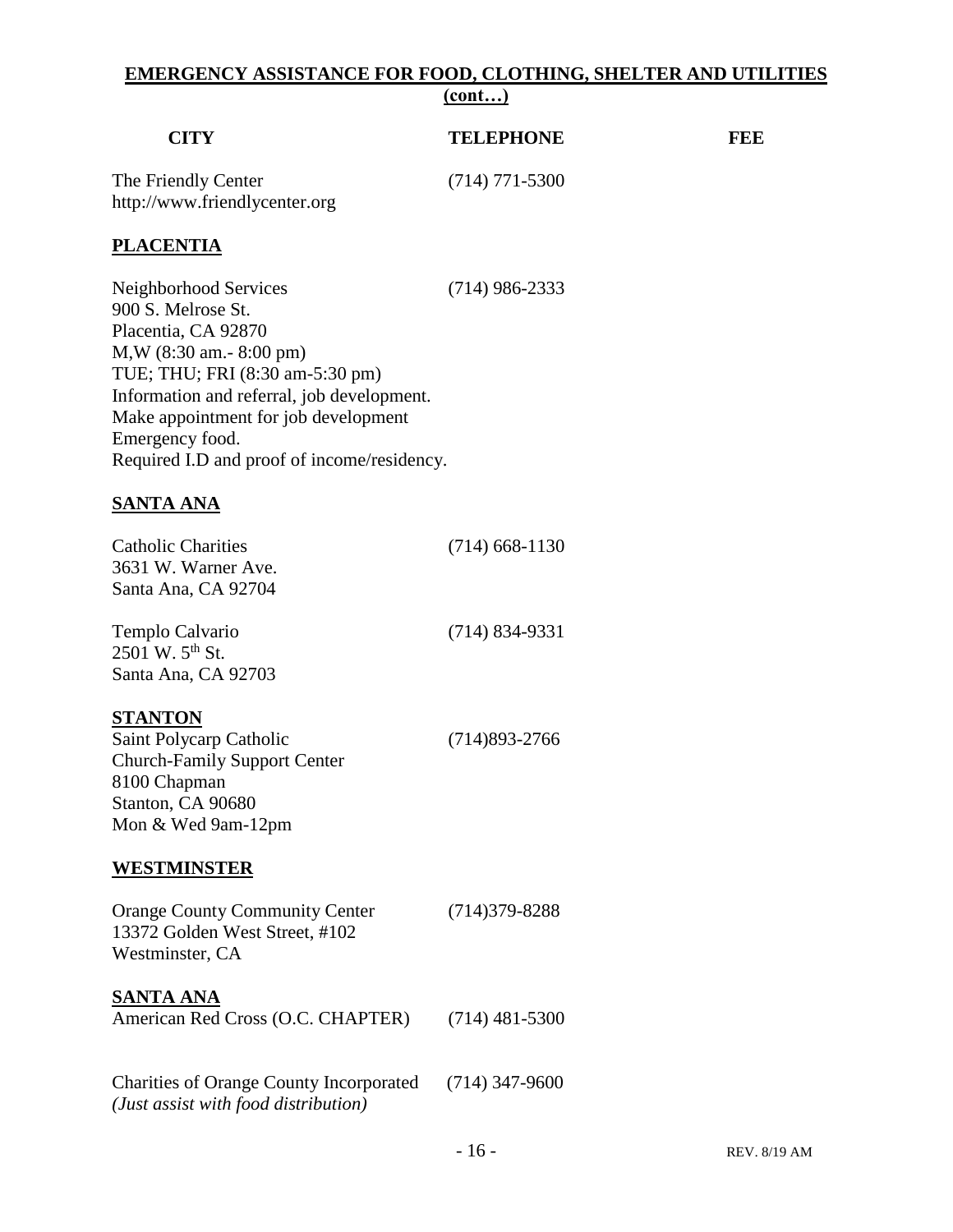| <b>CITY</b>                    | <b>TELEPHONE</b> | FEE |
|--------------------------------|------------------|-----|
| <b>GARDEN GROVE</b>            |                  |     |
| <b>Lutheran Social Service</b> | $(714)$ 534-6450 |     |
| 12432 Ninth St.                |                  |     |
| Garden Grove, CA 92840         |                  |     |
| Salvation Army of OC           |                  |     |
| Main Office-Tustin             | $(714)$ 832-7100 |     |
| Fullerton, CA                  | $(714)$ 451-8080 |     |
| Santa Ana, CA                  | $(714)$ 384-0481 |     |
| <b>FOOD BANKS</b>              |                  |     |
|                                |                  |     |
| OC Food Bank                   | $(714)$ 897-6670 |     |
| 11870 Monarch Street           |                  |     |
| Garden Grove, CA 92841         |                  |     |

Second Harvest Food Bank (855)233-3362

<http://ocfoodbank.org/need-help/>

Call to have a list texted to you

Maintains the most up-to-date information on food pantries throughout Orange County. Visit [www.feedoc.org/get-help/get-food-2/](http://www.feedoc.org/get-help/get-food-2/) for a listing of pantries in any city.

#### **ORANGE COUNTY COMMUNITY DEVELOPMENT COUNCIL SUPPLEMENTAL FOOD PROGRAM**

Senior citizens (60 years or older) Assistant is dependent upon income. 12:00pm-5:00pm

Each eligible person receives a 40 pound box of food. Qualified applicants will receive food the same day only once a month. For a site near you, call **(714) 667-0717 or (714) 897-6670**

*To meet requirements, applicants must bring*: Identification; proof of income (SSI, Monthly bank statements showing direct deposit) (Medi-Cal card, paycheck stubs, AFDC letter or Food stamp card) (Birth Certificate)

#### **SHOWERS/LAUNDRY SERVICE**

The Crossing Church (949) 645-5050 2115 Newport Blvd Costa Mesa, 92627 Daily belongings check-in (storage), hot showers, breakfast, and laundry services.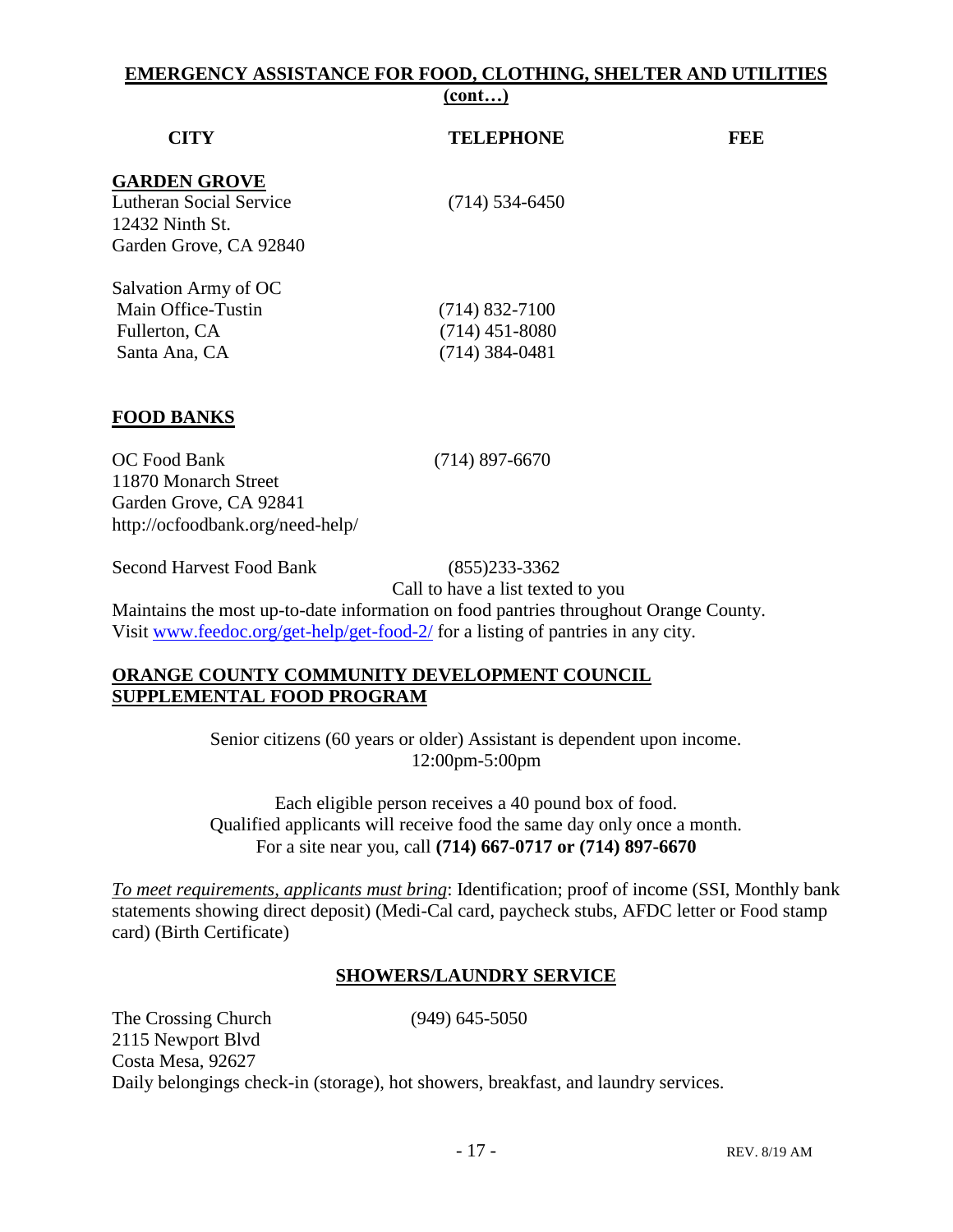#### **CITY TELEPHONE FEE**

#### **SHOWERS/LAUNDRY SERVICE (cont…)**

First Presbyterian Church (714)534-2269 11832 Euclid Street Garden Grove, 92840 Showers, food and clothing (Tues/Thurs 6am-10am)

Fullerton First United (714) 871-4115 Methodist Church 114 N Pomona Ave Fullerton, 92382 Showers and laundry services 1<sup>st</sup> and 3<sup>rd</sup> Sat of the month 2pm-4pm

#### **COSTA MESA**

Lighthouse Outreach Church (949)548-7161 1885 Anaheim Street Costa Mesa, 92627 Showers, laundry, food, mail service, clothing

Laundry Love Coin laundry 1913 Pomona Ave Costa Mesa, CA 92627 3<sup>rd</sup> Tuesday of each month, 7-10 pm Provides coins, soap, clothes-washing assistance for homeless and low-income persons

#### **HUNTINGTON BEACH**

Beach Coin 19072 Beach (at Garfield) Huntington Beach 2<sup>nd</sup> Wednesday, 6-10 pm Provides coins, soap, clothes-washing assistance for homeless and low-income persons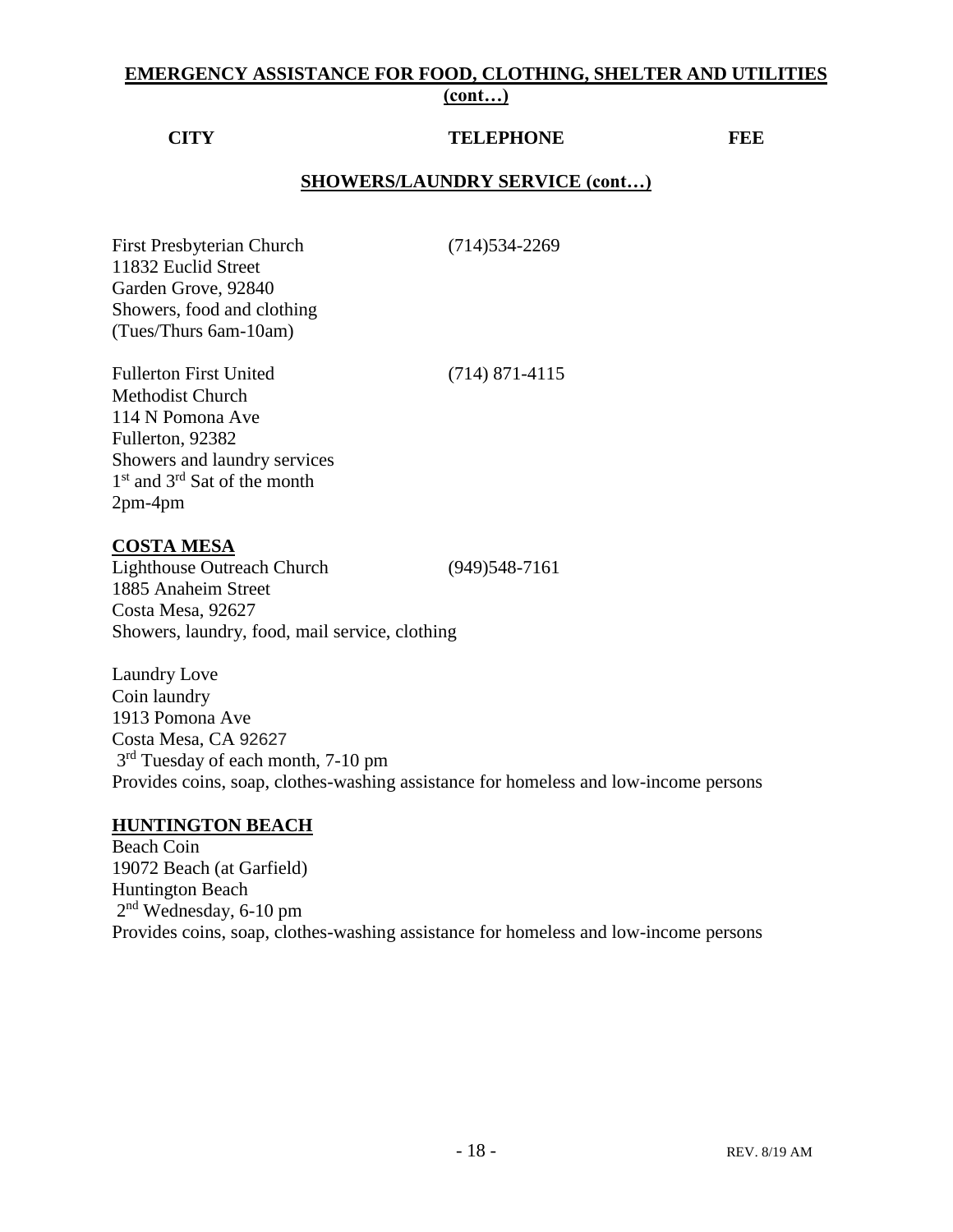#### **UTILITIES**

#### **CITY TELEPHONE FEE**

#### **ORANGE COUNTY COMMUNITY DEVELOPMENT COUNCIL**

OCCDC'S "HEAP Program" offers assistance to low-income families. Assistance also offered with a past due bill or a shut-off notice as well. Assistance is one time every twelve months. *The following documents will be needed in order to verify if applicant qualifies:*

CA ID/License; Social Security Card; Current Utility Bill; Current Pay Stubs/AFDC/Pension/SSI Letter/Verification of total gross income before taxes/Renter needs owner name and number/verification of home ownership.

*Additional information can be found on the website:* **www.capoc.org**

**(714) 839-6199 (8 A.M – 4 P.M) TDD/Hearing Impaired Line: (714) 839-2983**

### **EMERGENCY SHELTERS**

#### **ORANGE**

Casa Teresa (714) 538-4860 Shelter for pregnant women 18+, structured program Call for intake.

#### **HUNTINGTON BEACH (Office)**

Collette's Children's Home (714) 596-1380 Single women and women with children, emergency shelter for 30 days, transitional housing for 5 mos., long-term housing assistance. *Process*: 1) Call for phone screening, 2) initial interview at office, 3) staff review, 4) intake interview & placement.

#### **SAN CLEMENTE**

Families Assistance Ministries (Gilchrist House, FAMily House) (949) 492-8477 Provides transitional and rapid rehousing. Serves singles and families. Comprehensive case management services. Access point for Coordinated Entry Email Cassandra or call to refer.

#### **IRVINE**

Families Forward (949) 552-2727 Serves parents with minor children. Provides emergency shelter, transitional shelter and long-term housing assistance, with comprehensive case management services. Access point for Coordinated Entry. Will travel to client for intake.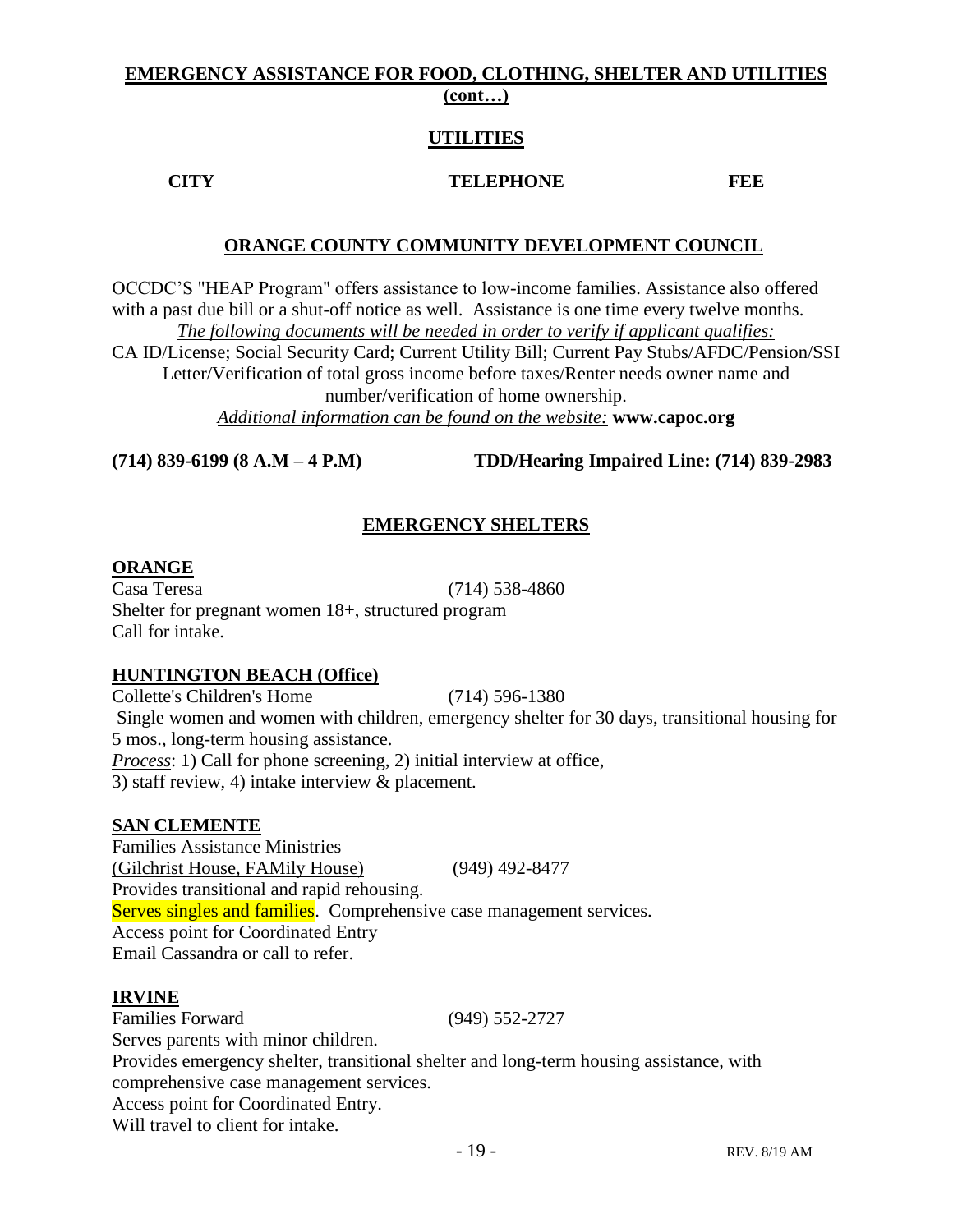#### **EMERGENCY ASSISTANCE FOR FOOD, CLOTHING, SHELTER AND UTILITIES (cont…) EMERGENCY SHELTERS**

#### **CITY TELEPHONE FEE**

#### **LAGUNA BEACH**

Friendship Shelter (949) 494-6928

20652 Laguna Canyon Rd Laguna Beach Call the office on Wednesdays at 10:30 AM to complete a phone interview to secure a place on the waiting list.

### **PLACENTIA**

HIS House (714) 993-5774 Short term transitional living center (4-6 months) www.hishouseplacentia.org

#### **ORANGE**

House of Hope (714) 247-4300 County Rescue Mission Long term transitional living center (18 - 24 months)

### **ANAHEIM & FULLERTON**

Pathways of Hope (714) 680-3691 Interfaith shelters Transitional shelter living call for details

### **AFFORDABLE HOUSING**

### **SANTA ANA**

Orange County Housing Authority (714) 480-2700 1770 North Broadway Santa Ana, 92706 [http://www.ochousing.org](http://www.ochousing.org/)

Santa Ana Housing Authority (714) 667-2200 20 Civic Center Plaza 1st floor, Building Monday-Thursday and every other Friday 8:00 am to 5:00 pm. <http://www.ci.santa-ana.ca.us/cda/HousingAuthority.asp>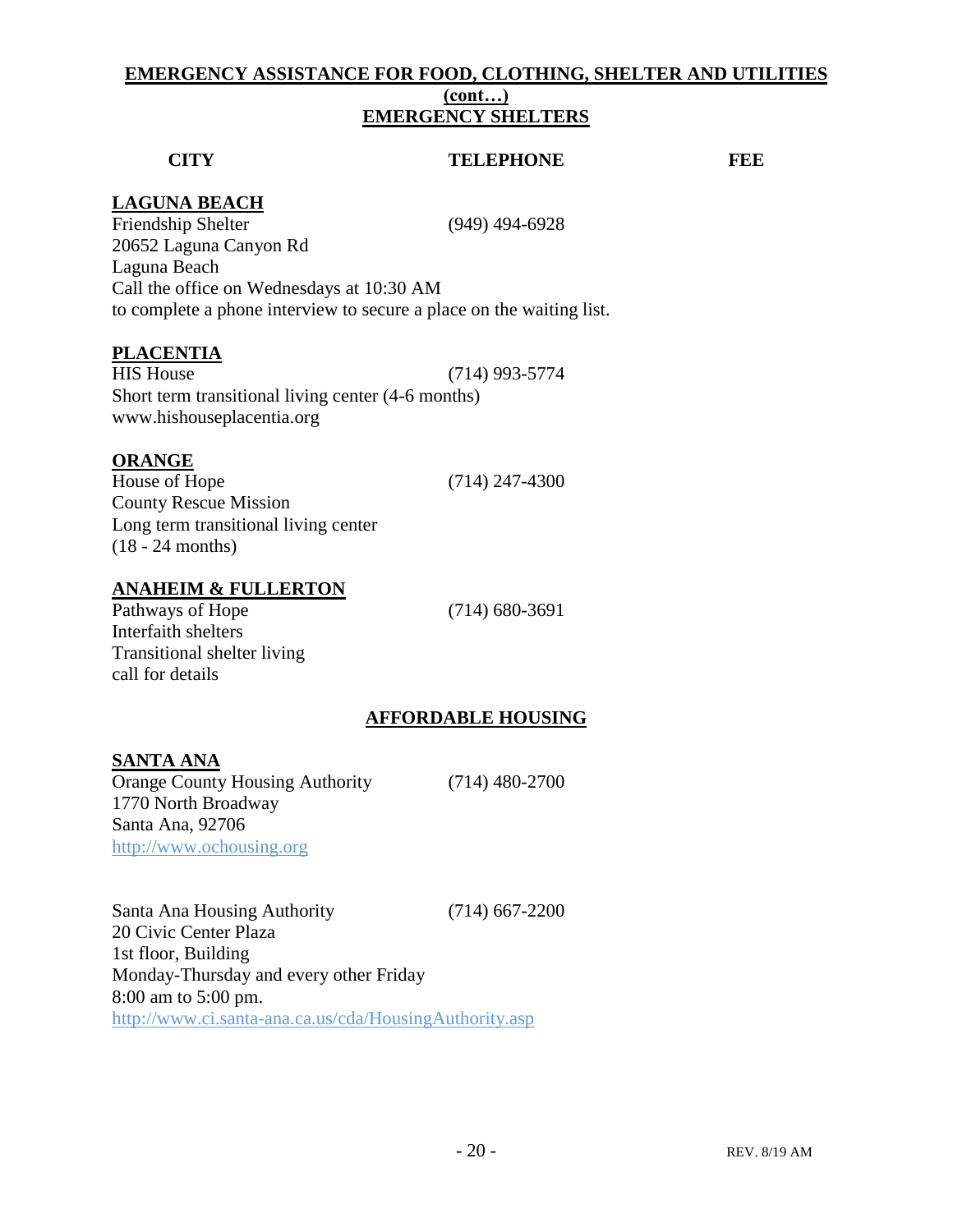#### **AFFORDABLE HOUSING (cont…)**

#### **CITY TELEPHONE FEE**

**Garden Grove** (714) 741-5150

Garden Grove Housing Authority 12966 Euclid St. (at Civic Center Drive), Suite 101C Garden Grove <https://www.ci.garden-grove.ca.us/commdev/housing>

#### **ANAHEIM**

Anaheim Housing Authority Section 8 Rental Assistance Program (714) 765-4320 Affordable Housing Information Line (714) 765-4300, ext. 4810 201 S Anaheim Boulevard, Suite 201 Anaheim, CA 92803-9987 <http://www.anaheim.net/668/Housing-Authority>

#### **JOB PREPARATION/ PLACEMENT**

#### **NEWPORT BEACH**

Second Chance OC 2618 San Miguel Dr Ste 284 Newport Beach, CA 92660 Job placement, Mentoring, Limited Clothing Apparel, Resume Coaching and Workshops.

#### **IRVINE**

WHW (949) 631-2333 (Formerly Women Helping Women) 2803 McGaw Ave Irvine, CA 92614 Job preparation, employment search and placement, business apparel and image consulting.

#### **COSTA MESA**

Youth Employment Service (949) 642-0474 114 E.  $19^{th}$  St. Costa Mesa, CA 92627 –yesworks.org– Job preparation and placement services for youth age 16-24.

#### **CROSS CULTURAL SERVICES**

Access California Services 631 S. Brookhurst St. #107 Anaheim, CA 92804 **(714) 917-0440** Provides case management, support and assistance, focusing on Arab-American and Muslim American population.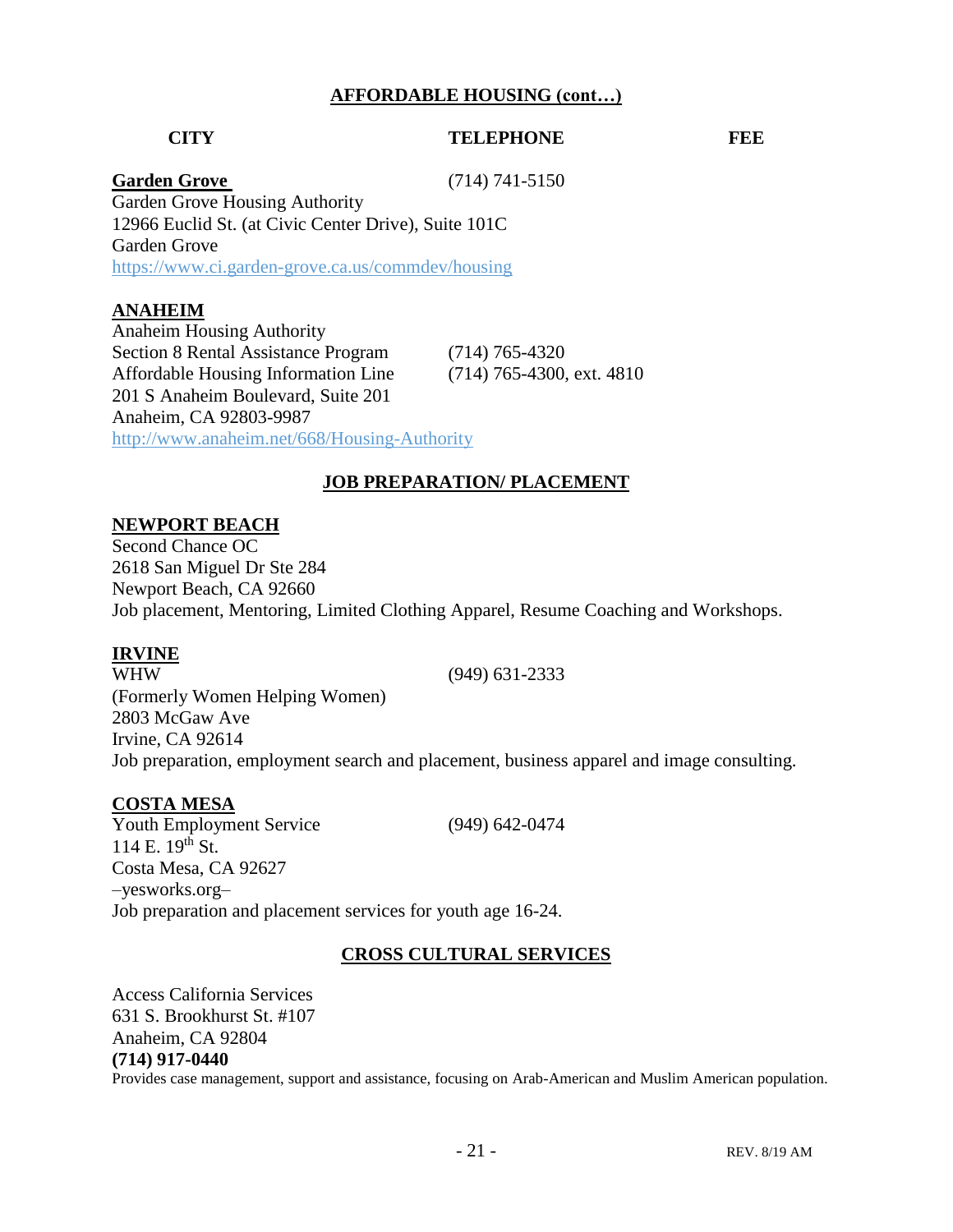#### **CROSS CULTURAL SERVICES (Cont…)**

#### **CITY TELEPHONE FEE**

Southern California Indian Center, Inc. (714) 962-6673 10175 Slater Ave. Suite 150 Fountain Valley, CA 92708 8am- 5pm Non- profit educational, cultural, economic and recreational programs for American Indians. M-F

Vietnamese Community (714) 418-2040 of Orange County 5015 Edinger Ave. Santa Ana, CA 92704 Santa Ana, CA 92703 M-F 8am-3pm **Must be 50+** Non-profit agency providing services such as counseling, citizenship classes, green card processing, vocational skills and medical services

#### **HOTLINES**

#### **1736 Family Crisis Center (310) 379-3620**

#### **(213)745-6434 or (562) 388-7652**

Counseling and referral resources for domestic violence, youth, and homeless services & shelter.

#### **AIDS Services Foundation (949) 809-5700**

Office hours: M-F 8:30am-5pm

Information on support groups for individuals with HIV Disease. (*Free and Confidential Testing Tues, Wed & Thurs. 12pm-8pm Sat 10am-4pm 45 min result.*)

#### **AL**-**ANON Information Services (714) 748-1113**

Office Hours: M-F 9:30am-4:30pm

For families and friends who have been affected with family members abusing alcohol. Also offers Alateen Program for young family members (ONLY ages 6-21)

| <b>Alcoholics Anonymous</b>                         | $(714)$ 556-4555   |
|-----------------------------------------------------|--------------------|
| <b>North County Call:</b>                           | $(714)$ 773-4357   |
| <b>South County Call:</b>                           | $(949) 582 - 2697$ |
| Spanish:                                            | $(714)956 - 7243$  |
| M-F 9am-7pm Saturdays and Holidays 9am-9pm          |                    |
| Call for meeting times and locations                |                    |
| Meetings for alcoholics who want to help themselves |                    |
| www.oc-aa.org                                       |                    |

#### **Birth Control Information (800) 942-1054 (24 hrs.) for State/ Family Planning**

Referrals for family planning and birth control services through California. Female cancer testing. Testing and counseling for HIV. Low cost.

Spanish speaking referral available.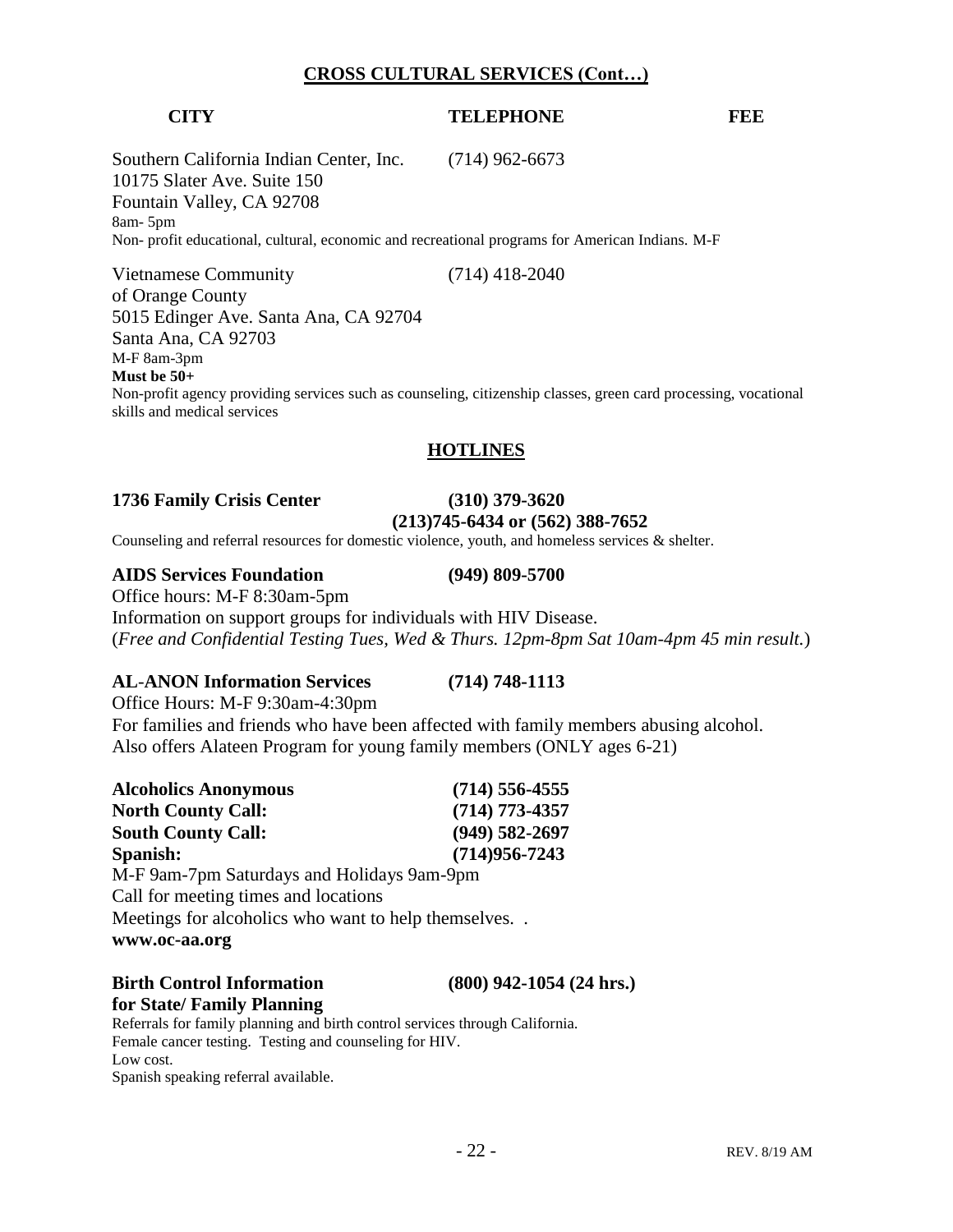#### **CITY TELEPHONE FEE**

#### **Girls and Boys Town National Hotline (800) 448-3000**

Crisis & resource referral services for children and parents. Highly trained telephone counselors to help with any problem.

| <b>California HIV/AIDS Hotline</b>                              | $(800)$ 367-2437 |
|-----------------------------------------------------------------|------------------|
| <b>TDD</b> Service                                              | $(888)$ 255-2437 |
| Hotline Hours: M-F 8:00AM- 5:00PM.                              |                  |
| Referral and peer counseling in English, Spanish, and Filipino. |                  |

#### **California Youth Crisis Line (800) 843-5200**

#### **Chat: youthcrisisline.org**

Crisis intervention, counseling, resource referral, message relay. Service available to teens and young adults ages 12-24 and any adults supporting youth throughout California. Translator available in any language.

### **Child Abuse Registry (714) 940-1000**

### **or (800) 207-4464**

Central registry to report all incidents or suspicions of child abuse. Consultation, information and referral services.

#### **College Hospital Helpline (800) 773-8001 (Orange County) or (800) 352-3301 (LA County)**

Trained Psychiatric Assessment counselors referral service to public, low cost and private inpatient and outpatient therapy based on caller's clinical need. Crisis intervention available.

| <b>CSP Sexual Assault Victim Services</b> | $(714)$ 957-2737 |
|-------------------------------------------|------------------|
| South County, Central & North:            | $(949)$ 975-0444 |

24 hour Emergency response for needs of sexual assault victims and their families. Crisis intervention, emergency assistance, accompaniment to hospital and law enforcement. Court information and referral and community education. Staff speaks Spanish

| <b>DACA National Customer Service,</b>                                      | $(800)$ 375-5283           |
|-----------------------------------------------------------------------------|----------------------------|
| Hours 8-6 M-F                                                               |                            |
| <b>Explains guidelines for requesting DACA</b><br>or any other information. |                            |
| <b>Domestic Violence Hotline</b>                                            | $(800)$ 799-7233           |
| <b>Women's Transitional Living Center</b>                                   | $(714)$ 992-1931 (24 Hour) |

**(Fullerton)**  Access to shelter for battered woman and children. Counseling, information and referrals, legal advocacy.

| <b>Domestic Violence / Sexual Assault</b> | $(800)$ 339-3940    |
|-------------------------------------------|---------------------|
|                                           | $\&$ (323) 653-4042 |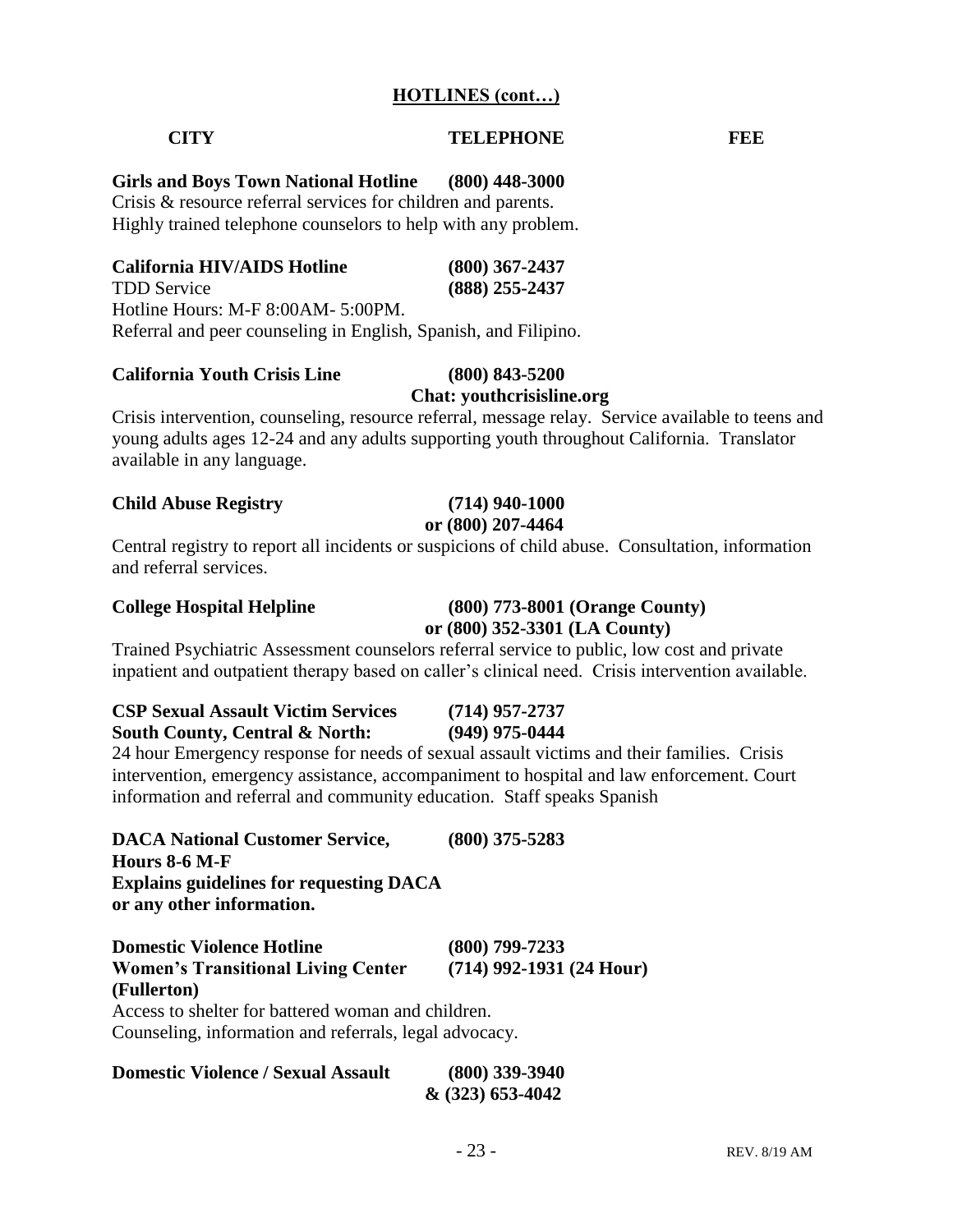#### **HOTLINES (cont…)**

#### **CITY TELEPHONE FEE**

#### **Center for Pacific Asian Families**

Hotline for women and children who are victims of domestic violence, sexual assault and child abuse. Crisis intervention, emergency shelter, counseling and referral services. Staff speaks, Chinese, Korean, and Thai.

| <b>LGBT Youth Suicide Hotline</b>             | $(866)$ 488-7386     |
|-----------------------------------------------|----------------------|
| <b>Rape Crisis Hotline</b>                    | $(714)$ 957-2737     |
| Crisis support and resources to rape victims. |                      |
| <b>Military Veterans Suicide Hotline</b>      | $(800)$ 273-Talk pre |

| <b>Military Veterans Suicide Hotline</b> | $(800)$ 273-Talk press 1 |
|------------------------------------------|--------------------------|
| <b>Suicide Hotlines:</b>                 | $(800)$ 273-8255         |

**The Center Orange County (714) 953-5428 ext. 330 Counseling Hotline for LGBTQ Support**

**Women's Transitional Living Center (714) 992-1931 24-hour crisis support for domestic violence victims seeking safe housing**

**24 Hour Suicide Prevention (877) 727-4747 Counseling for anyone who in crisis or experiencing suicidal thoughts. Spanish and other languages spoken.**

#### **LEGAL SERVICES**

#### **LEGAL ASSISTANCE**

College Legal Clinic (714) 870-5757 1231 E. Chapman Ave. Fullerton, CA 92831 Office: TSU-258 OFC HRS: M-Th9am-5pm, Friday 9am-1pm Free attorney consultations and referrals. Student I.D. required. Services available to general public for \$15 fee. Closed during Summer Semester.

Legal Aid Society of Orange County (714) 571-5200 2101 N. Tustin Ave or (800) 834-5001 Santa Ana, CA 92705 Call for an appointment Legal services are free to eligible clients residing in O.C. Services include: family law, child custody, employment, etc. Staff speaks Spanish. www.legal-aid.com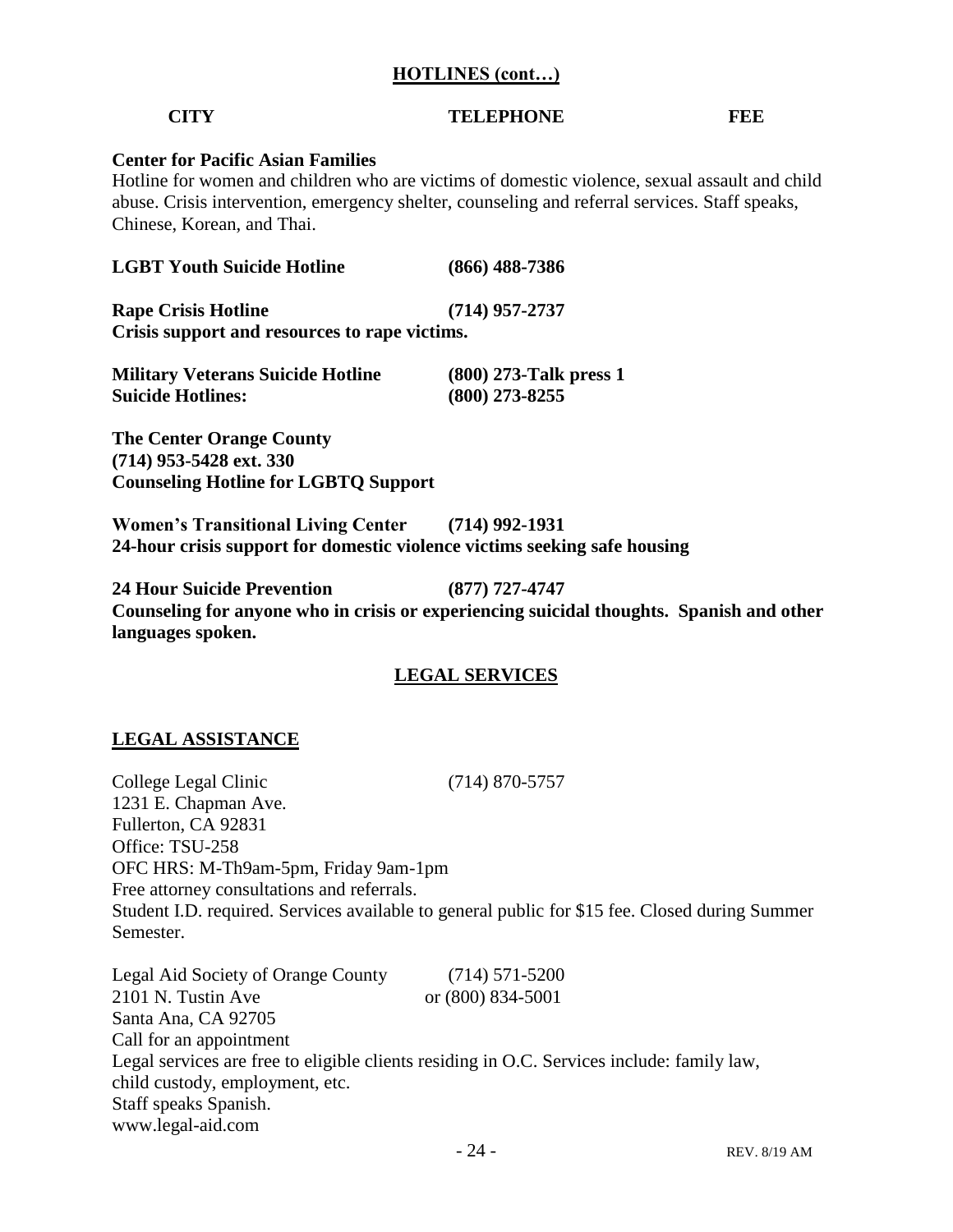#### **LEGAL SERVICES (Cont…)**

#### **CITY TELEPHONE FEE**

#### **LEGAL ASSISTANCE (cont…)**

Legal Assistance 1275 N Berkeley Ave. Fullerton, CA 92832-1258 **For more locations and information please visit the website at [www.occourts.org.](http://www.occourts.org/)**

#### *And*

Anaheim Office (800) 834-5001 **or** (714) 571-5200 250 E. Center St. Anaheim, CA 92805

Public Law Center Call for appointment first. (714) 541-1010 ext 332 601 W Civic Dr. (949) 764-6551 Santa Ana, CA 92701

#### **MEDIATION**

CSP Dispute Resolution Services (949) 250-4058 1221 E. Dyer Rd. Ste 120 Santa Ana, CA 92705

**Email: [disputeresolution@cspinc.org](mailto:disputeresolution@cspinc.org)**

Offers mediation services to all county residents. OFC HRS: M-F 8am-5pm. Sliding fee scale. Part- time staff speak Spanish.

### **SELF-HELP CENTERS**

#### What Self-Help Centers Can Do

**SERVICES INCLUDE PROCEDURAL ASSISTANCE FOR:**

- Divorce, Legal Separation, Custody, Visitation Support,
- Establishing a legal parent relationship for a child/children when there is no marriage,
- Restraining Orders,
- Guardianship,
- Name Change,
- Landlord/Tenant (Eviction),
- Cleaning up your criminal record,
- Small Claims,
- Civil Lawsuits,
- Traffic Tickets.
- Conservatorships, and
- Adoptions.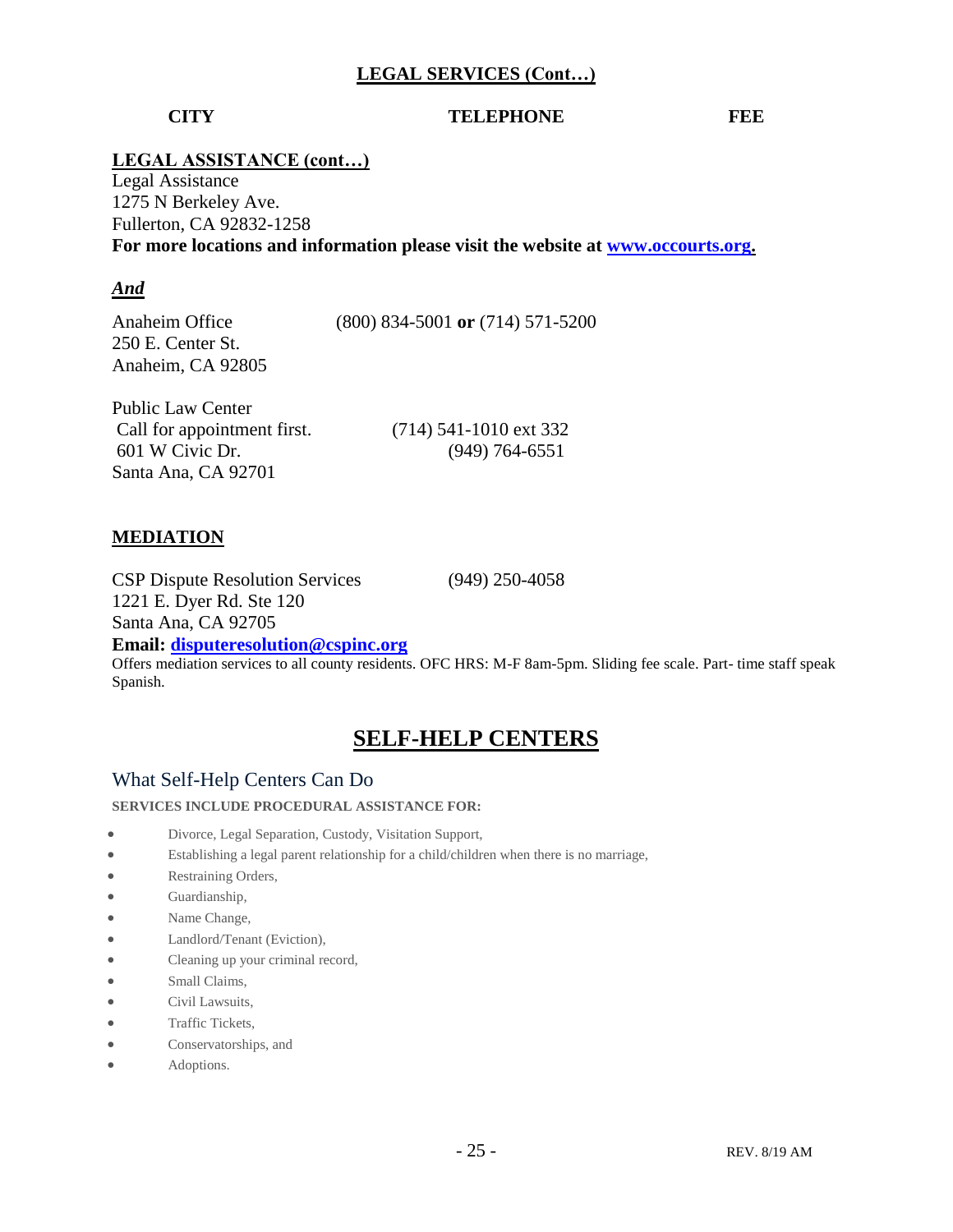### **SELF-HELP CENTERS (cont…)**

#### *SELF-HELP CENTERS SERVICES INCLUDE:*

- Workshops,
- How to booklets and form packets, and
- Public computers with access to legal websites and easy to use document preparation software and SmartForms.

For information on workshops and services, please view the [Self-Help Center's Workshops](https://www.occourts.org/self-help/shworkshops.html) webpage.

#### What to bring to the Self-Help Center

- **Bring a BLACK pen** for filling out forms and paper in case you want to take notes.
- **If you want to ask the Court to change an order**, you must bring a filed copy of the order you want changed.
- **For all other legal issues**, we may need to see all the papers in your case, if you have one. It is best to bring a copy of
- your **entire** court file. Remember you are representing yourself and you need to keep a copy of any document you file.
- **Bring income information.** Bring proof of your income for the last two months, such as:
	- o Pay stubs, disability or unemployment statements,
	- o If you are self-employed, your most recent tax returns and year-to-date profit and loss statement,
	- o Proof of CalWorks, or any other proof of income

#### Hours of Operation

#### **SUPERIOR COURT OF ORANGE COUNTY SELF-HELP CENTERS:**

Self-Help Center staff is available from Monday-Thursday 8:00am to 4:00pm and Friday 8:00am to 3:00pm to provide procedural guidance and information.

EARLY CLOSURES FOR MANDATORY STAFF TRAINING: The Self-Help Centers will close at NOON on the following dates for mandatory staff trainings: **September 21, 2018 and December 14, 2018.**

#### Locations

- **Central Justice Center: First Floor, Room G100**
- o 700 Civic Center Dr. West, Santa Ana, CA 92701
- **Harbor Justice Center: Room 109, Window #18**
- o 4601 Jamboree Road, Newport Beach, CA 92660 (Monday-Thursday 8:00am to 4:00pm; closed on Fridays)
- **Lamoreaux Justice Center: First Floor, Room 101**
- o 341 The City Dr. South, Orange, CA 92868
- **North Justice Center: Upper Level, Room 355**
	- o 1275 North Berkeley Ave., Fullerton, CA 92838
- **Superior Court Service Center**
	- o 27573 Puerta Real, Mission Viejo, CA 92691 (Fridays only, 8:00am to 12:30pm and 1:30pm to 3:00pm)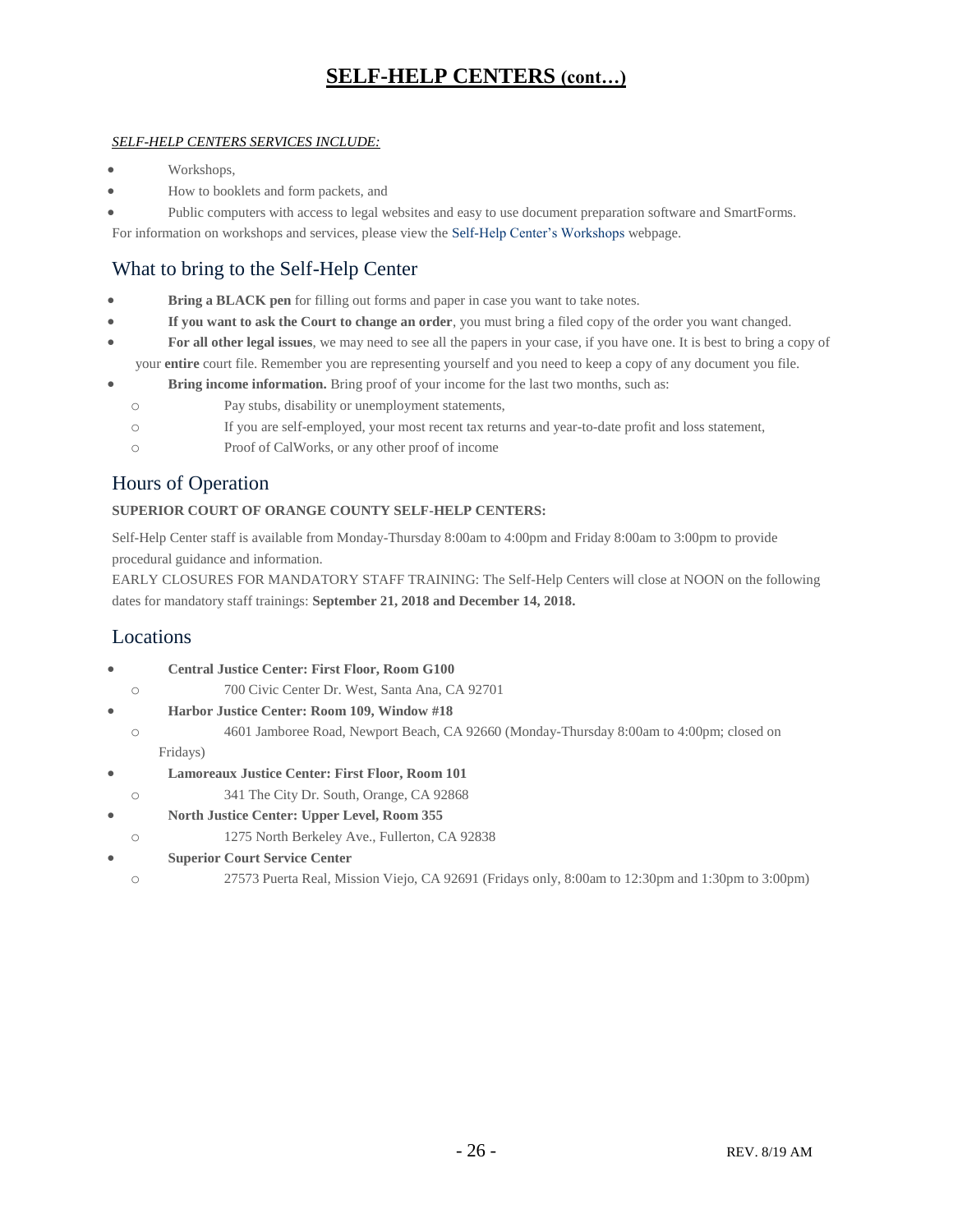### **SELF-HELP CENTERS (cont…)**

### WAIVING COURT FEES AND COSTS

### Filing Fee

Many of the documents in Civil, Family Law, Probate, and Small Claims require a fee to file them. These are called filing fees. **In addition to filing fees, there may be other fees such as:**

- Certifying and copying
- Issuance of process
- Transmittal of papers
- Sheriff fees to give notice
- Reporter's daily fees (for the first 60 days following the granting of a fee waiver)
- Telephone appearance
- Clerk's transcript on appeal
- Court appointed interpreter fees in Small Claims Court

Court fees and costs may be found on the [court's fee schedule.](https://www.occourts.org/general-public/fee-schedule/index.html)

### If You Cannot Afford to Pay Court Fees

If you are getting public benefits, are a low-income person, or do not have enough income to pay for your household's basic needs and your court fees, you may ask the court to waive all or part of your court fees. **To ask for a fee waiver:**

- 1. Carefully read the [Information Sheet on Waiver of Superior Court Fees and Costs \(FW-001-INFO\)](https://www.occourts.org/forms/local/l80.pdf) to determine if you qualify.
- 2. Fill out the [Request to Waive Court Fees \(FW-001\).](https://www.occourts.org/forms/local/l80.pdf)
- 3. Fill out sections 1, 2, and 3, of [Order on Court Fee Waiver \(FW-003\).](https://www.occourts.org/forms/local/l80.pdf)
- 4. File these forms with the court along with the other documents you are filing (example: complaint, petition, answer, etc.).

You may be ordered to go to court to answer questions about your ability to pay court fees and costs and to provide proof of eligibility.

### Granting or Denial of Fee Waiver Request

You will receive an [Order on Court Fees Waiver \(FW-003\)](https://www.occourts.org/forms/local/l80.pdf) telling you if your request was granted (approved) or denied. The Order will explain how to proceed. **Act quickly** - you only have 10 days from the date the Order is mailed to you to comply with the Order or exercise your options if your request was denied. Failure to act may result in the cancelation of any documents that you submitted.

### Requesting Additional Court Fees and Costs Be Waived

There may be additional fees later in the case which you may request be waived if you qualify. **These fees may include one or more of the following:**

- Jury fees and expenses
- Fees for court-appointed experts
- Fees for a police officer to testify in court
- Court appointed interpreter fees for a witness
- Reporter's daily fees (beyond the initial 60 day period as noted above)
- Other necessary court fees